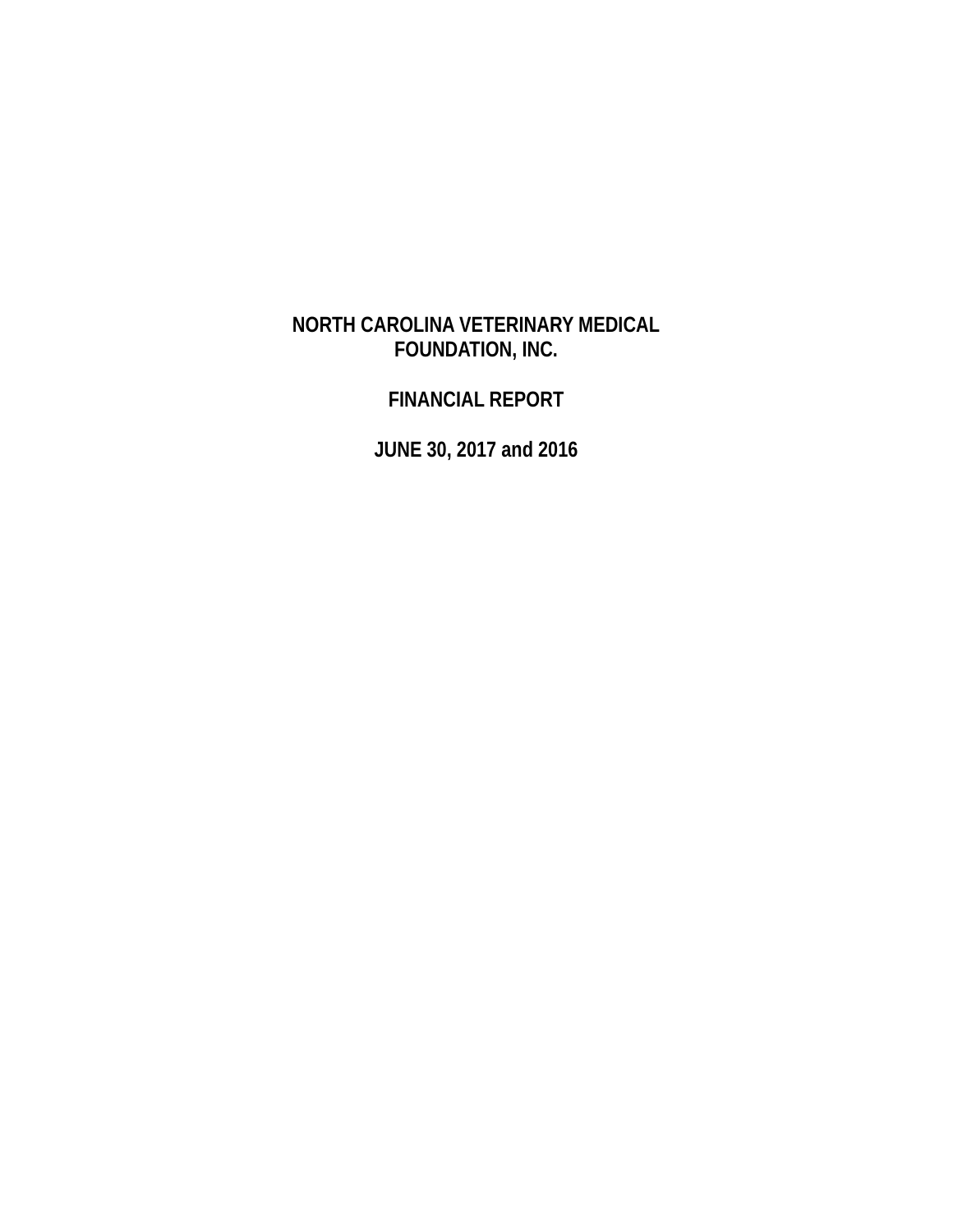## **Contents**

| <b>Independent Auditor's Report</b>                  |          |  |  |  |  |  |  |
|------------------------------------------------------|----------|--|--|--|--|--|--|
| <b>Financial Statements</b>                          |          |  |  |  |  |  |  |
| <b>Statements of Financial Position</b>              | 3        |  |  |  |  |  |  |
| <b>Statements of Activities</b>                      | $4 - 5$  |  |  |  |  |  |  |
| <b>Statements of Cash Flows</b>                      | $6 - 7$  |  |  |  |  |  |  |
| Notes to Financial Statements                        | $8 - 18$ |  |  |  |  |  |  |
| <b>Supplementary Information</b>                     |          |  |  |  |  |  |  |
| General Fund Budget vs. Actual - Unaudited           | 19       |  |  |  |  |  |  |
| Ten Year Summary of Asset Growth - Unaudited         | 20       |  |  |  |  |  |  |
| Ten Year Summary of Revenues and Support - Unaudited | 21       |  |  |  |  |  |  |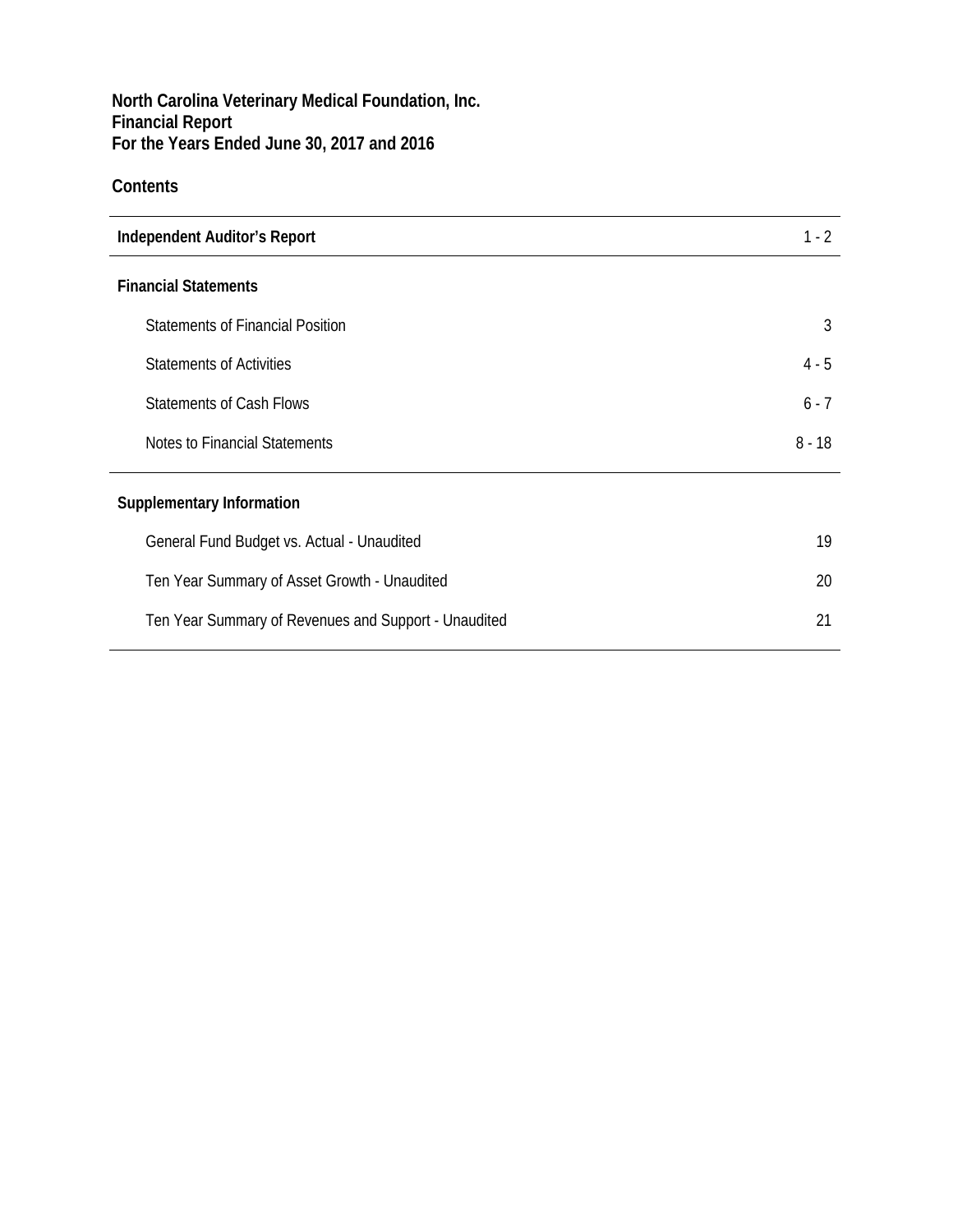

421 Fayetteville Street Suite 300 Raleigh, NC 27601

#### **Independent Auditor's Report**

To the Board of Directors North Carolina Veterinary Medical Foundation, Inc. Raleigh, North Carolina

We have audited the accompanying financial statements of North Carolina Veterinary Medical Foundation, Inc. (the "Foundation"), which comprise the statements of financial position as of June 30, 2017 and 2016, and the related statements of activities and cash flows for the years then ended, and the related notes to the financial statements.

#### *Management's Responsibility for the Financial Statements*

Management is responsible for the preparation and fair presentation of these financial statements in accordance with accounting principles generally accepted in the United States of America; this includes the design, implementation, and maintenance of internal control relevant to the preparation and fair presentation of financial statements that are free from material misstatement, whether due to fraud or error.

### *Auditor's Responsibility*

Our responsibility is to express an opinion on these financial statements based on our audits. We conducted our audits in accordance with auditing standards generally accepted in the United States of America. Those standards require that we plan and perform the audit to obtain reasonable assurance about whether the financial statements are free from material misstatement.

An audit involves performing procedures to obtain audit evidence about the amounts and disclosures in the financial statements. The procedures selected depend on the auditor's judgment, including the assessment of the risks of material misstatement of the financial statements, whether due to fraud or error. In making those risk assessments, the auditor considers internal control relevant to the entity's preparation and fair presentation of the financial statements in order to design audit procedures that are appropriate in the circumstances, but not for the purpose of expressing an opinion on the effectiveness of the entity's internal control. Accordingly, we express no such opinion. An audit also includes evaluating the appropriateness of accounting policies used and the reasonableness of significant accounting estimates made by management, as well as evaluating the overall presentation of the financial statements.

We believe that the audit evidence we have obtained is sufficient and appropriate to provide a basis for our audit opinion.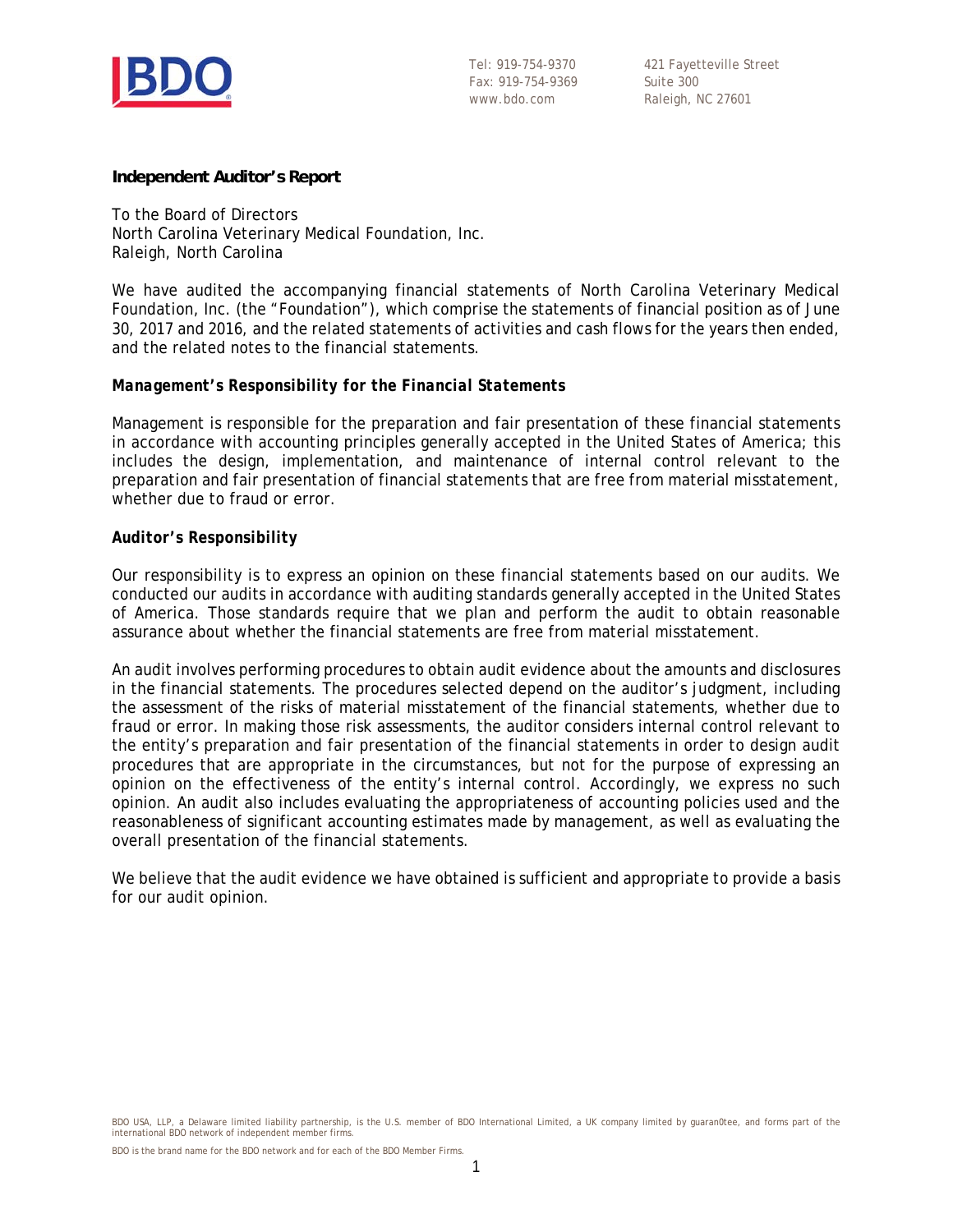

### *Opinion*

In our opinion, the financial statements referred to above present fairly, in all material respects, the financial position of North Carolina Veterinary Medical Foundation, Inc. as of June 30, 2017 and 2016, and the results of its operations and its cash flows for the years then ended in accordance with accounting principles generally accepted in the United States of America.

#### *Disclaimer of Opinion on Supplementary Information*

Our audit was conducted for the purpose of forming an opinion on the basic financial statements as a whole. The supplemental information on pages 19 through 21 is presented for purposes of additional analysis and is not a required part of the basic financial statements. Such information has not been subjected to auditing procedures applied in the audit of the basic financial statements, and accordingly, we do not express an opinion or provide any assurance on it.

BDO USA, LLP

Raleigh, North Carolina October 6, 2017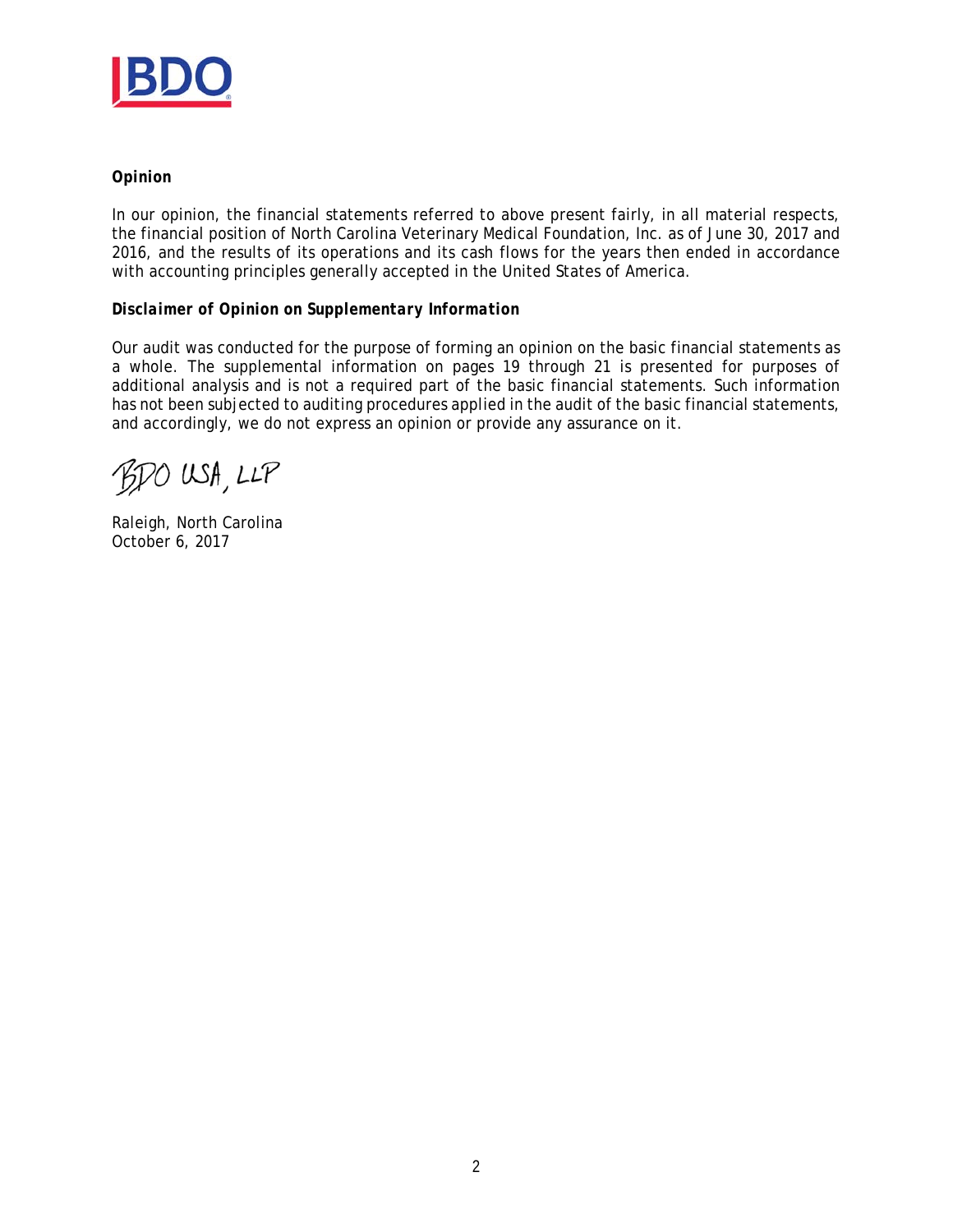## **Statements of Financial Position June 30, 2017 and 2016**

| <b>Assets</b>                                               |                  |                  |
|-------------------------------------------------------------|------------------|------------------|
|                                                             |                  |                  |
| Cash and cash equivalents (Note 1)                          | \$<br>5,214,927  | \$<br>5,139,958  |
| Intermediate investments (Note 1)                           | 2,991,300        | 3,031,896        |
| Long-term investments (Notes 1 and 3)                       | 60,116,869       | 52,409,251       |
| Pledges receivable, net (Notes 1 and 6)                     | 8,485,939        | 12,111,939       |
| Receivables from University-associated entities (Note 1)    | 4,793            | 3,805            |
| Other assets (Note 1)                                       | 116,298          | 107,511          |
| <b>Total Assets</b>                                         | \$<br>76,930,126 | \$<br>72,804,360 |
| <b>Liabilities and Net assets</b>                           |                  |                  |
| Liabilities                                                 |                  |                  |
| Accounts payable - North Carolina State University (Note 1) | \$<br>10,323     | \$<br>33,922     |
| Life income funds payable (Note 5)                          | 913,884          | 692,237          |
| Due to others (Note 1)                                      | 23,715           | 21,503           |
| <b>Total Liabilities</b>                                    | 947,922          | 747,662          |
| <b>Net Assets</b>                                           |                  |                  |
| Unrestricted:                                               |                  |                  |
| Undesignated                                                | 2,714,288        | 3,537,377        |
| Undesignated - underwater endowments (Note 2)               | (12)             | (207, 190)       |
| Board-designated - endowments (Note 2)                      | 30,912,887       | 28,543,703       |
| Temporarily restricted (Note 8)                             | 11,581,704       | 8,635,592        |
| Permanently restricted (Note 9)                             | 30,773,337       | 31,547,216       |
| <b>Total Net Assets</b>                                     | 75,982,204       | 72,056,698       |
| <b>Total Liabilities and Net Assets</b>                     | \$<br>76,930,126 | \$<br>72,804,360 |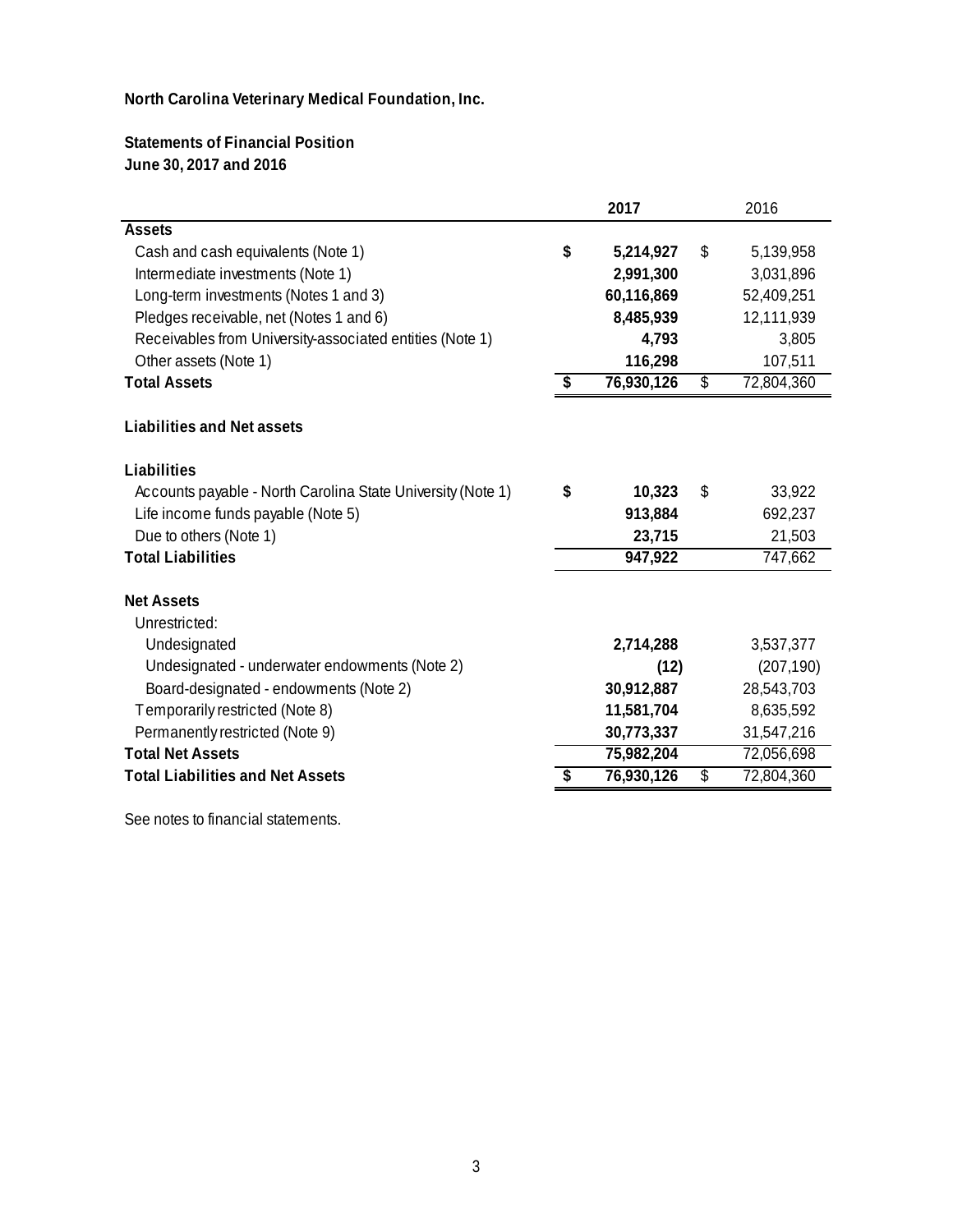## **Statement of Activities Year Ended June 30, 2017**

|                                                     |                     | Temporarily     | Permanently              |                 |
|-----------------------------------------------------|---------------------|-----------------|--------------------------|-----------------|
|                                                     | <b>Unrestricted</b> | Restricted      | <b>Restricted</b>        | Total           |
| Revenues, Gains, and Other income                   |                     |                 |                          |                 |
| Contributions (Note 1)                              | \$<br>1,054,733     | 1,862,523<br>\$ | \$<br>4,256,415          | \$<br>7,173,671 |
| Change in pledges receivable, net (Note 6)          |                     | 13,512          | (3,639,512)              | (3,626,000)     |
| Donated services, salaries, and facilities (Note 7) | 388,000             |                 |                          | 388,000         |
| Change in value of split interest agreements        |                     |                 | (326, 645)               | (326, 645)      |
| Net asset reclassification -                        |                     |                 |                          |                 |
| underwater endowments (Note 2)                      | 207,178             | (207, 178)      |                          |                 |
| Net investment income                               | 3,342,938           | 2,770,157       | 175,713                  | 6,288,808       |
| Interest and dividends                              | 108,255             | 23,234          | 25,023                   | 156,512         |
| Other income                                        | 93                  | 57,656          |                          | 57,749          |
| Net assets released from restrictions (Note 10)     | 1,647,926           | (1,647,926)     |                          |                 |
| Total Revenues, Gains, and Other income             | 6,749,123           | 2,871,978       | 490,994                  | 10,112,095      |
| <b>Grants to Support the University</b>             |                     |                 |                          |                 |
| Program:                                            |                     |                 |                          |                 |
| Scholarships and fellowships                        | 478,244             |                 |                          | 478,244         |
| Faculty support and professorships                  | 291,880             |                 |                          | 291,880         |
| Departmental support                                | 582,557             |                 |                          | 582,557         |
| Terry Hospital debt service                         | 1,003,759           |                 |                          | 1,003,759       |
| Facility support                                    | 1,516,783           |                 |                          | 1,516,783       |
| Other current services                              | 242,225             |                 |                          | 242,225         |
| <b>Total Program Support</b>                        | 4,115,448           | $\frac{1}{2}$   | $\overline{\phantom{a}}$ | 4,115,448       |
| Administrative                                      | 169,192             |                 |                          | 169,192         |
| Fundraising                                         | 601,949             |                 | -                        | 601,949         |
| <b>Total Other Support</b>                          | 771,141             | $\overline{a}$  | $\blacksquare$           | 771,141         |
| <b>Total Support</b>                                | 4,886,589           |                 |                          | 4,886,589       |
| Excess of Revenues, Gains,                          |                     |                 |                          |                 |
| and Other Income Over Total Support                 | 1,862,534           | 2,871,978       | 490,994                  | 5,225,506       |
| <b>Net Transfers</b>                                |                     |                 |                          |                 |
| To NC State University Endowment Fund               |                     |                 | (1,300,000)              | (1,300,000)     |
| Among funds (Note 11)                               | (109, 261)          | 74,134          | 35,127                   |                 |
| <b>Total Net Transfers</b>                          | (109, 261)          | 74,134          | (1, 264, 873)            | (1,300,000)     |
|                                                     |                     |                 |                          |                 |
| <b>Change in Net Assets</b>                         | 1,753,273           | 2,946,112       | (773, 879)               | 3,925,506       |
| <b>Net Assets</b>                                   |                     |                 |                          |                 |
| Beginning of year                                   | 31,873,890          | 8,635,592       | 31,547,216               | 72,056,698      |
| End of year                                         | 33,627,163          | \$11,581,704    | \$30,773,337             | \$75,982,204    |
|                                                     |                     |                 |                          |                 |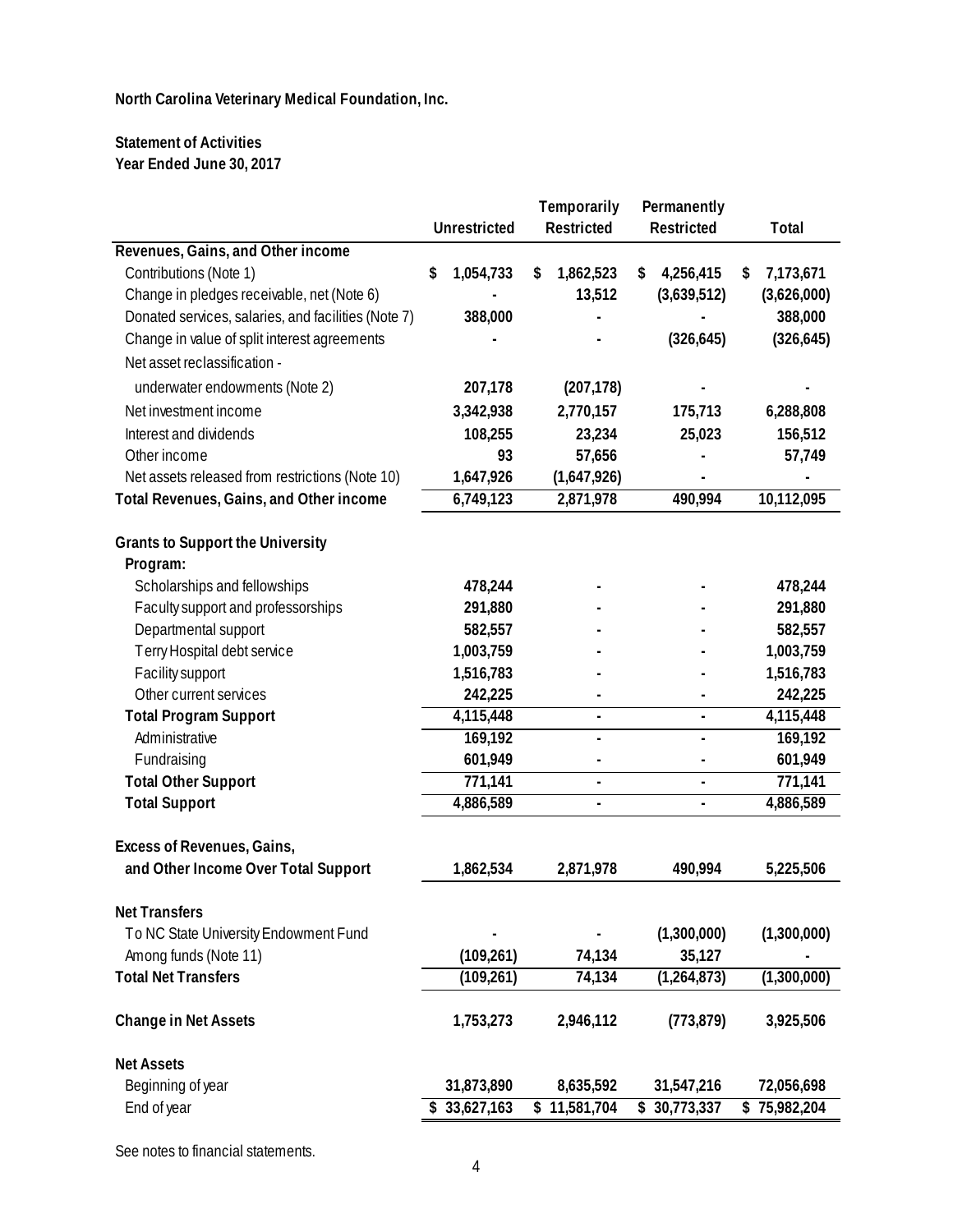## **Statement of Activities Year Ended June 30, 2016**

| Restricted<br>Restricted<br>Unrestricted<br>Total<br>Revenues, Gains, and Other income<br>Contributions (Note 1)<br>1,052,324<br>1,262,247<br>5,923,794<br>8,238,365<br>\$<br>\$<br>\$<br>\$<br>Change in pledges receivable, net (Note 6)<br>109,118<br>(5,371,778)<br>(5,262,660)<br>Donated services, salaries, and facilities (Note 7)<br>420,000<br>420,000<br>Change in value of split interest agreements<br>(7,007)<br>(7,007)<br>Net asset reclassification -<br>underwater endowments (Note 2)<br>(207, 190)<br>207,190<br>(492, 421)<br>(1,085)<br>Net investment loss<br>(426, 418)<br>(919, 924)<br>Interest and dividends<br>65,455<br>19,249<br>25,715<br>110,419<br>Other income<br>150<br>42,347<br>42,497<br>1,353,851<br>(1,353,851)<br>Net assets released from restrictions (Note 10)<br>569,639<br>Total Revenues, Gains, and Other income<br>2,192,169<br>(140, 118)<br>2,621,690<br><b>Grants to Support the University</b><br>Program:<br>Scholarships and fellowships<br>416,885<br>416,885<br>Faculty support and professorships<br>69,130<br>69,130<br>Departmental support<br>472,863<br>472,863<br>Terry Hospital debt service<br>1,003,759<br>1,003,759<br>Other current services<br>297,779<br>297,779<br><b>Total Program Support</b><br>2,260,416<br>2,260,416<br>÷,<br>$\blacksquare$<br>177,625<br>177,625<br>Administrative<br>574,719<br>574,719<br>Fundraising<br>752,344<br><b>Total Other Support</b><br>752,344<br>$\blacksquare$<br>$\blacksquare$<br>3,012,760<br>3,012,760<br><b>Total Support</b><br>(Deficit) Excess of Revenues, Gains,<br>and Other Income Over Total Support<br>(140, 118)<br>(820, 591)<br>569,639<br>(391, 070)<br><b>Net Transfers</b><br>Among funds (Note 11)<br>(221, 297)<br>106,753<br>114,544<br><b>Total Net Transfers</b><br>(221, 297)<br>106,753<br>114,544<br>(1,041,888)<br>(391,070)<br><b>Change in Net Assets</b><br>(33, 365)<br>684,183<br><b>Net Assets</b><br>32,915,778<br>8,668,957<br>30,863,033<br>Beginning of year<br>72,447,768<br>\$31,873,890<br>8,635,592<br>\$31,547,216<br>\$72,056,698<br>End of year<br>\$ |  |  | Temporarily | Permanently |  |
|------------------------------------------------------------------------------------------------------------------------------------------------------------------------------------------------------------------------------------------------------------------------------------------------------------------------------------------------------------------------------------------------------------------------------------------------------------------------------------------------------------------------------------------------------------------------------------------------------------------------------------------------------------------------------------------------------------------------------------------------------------------------------------------------------------------------------------------------------------------------------------------------------------------------------------------------------------------------------------------------------------------------------------------------------------------------------------------------------------------------------------------------------------------------------------------------------------------------------------------------------------------------------------------------------------------------------------------------------------------------------------------------------------------------------------------------------------------------------------------------------------------------------------------------------------------------------------------------------------------------------------------------------------------------------------------------------------------------------------------------------------------------------------------------------------------------------------------------------------------------------------------------------------------------------------------------------------------------------------------------------------------------------------------------------------------------------------------------------------------|--|--|-------------|-------------|--|
|                                                                                                                                                                                                                                                                                                                                                                                                                                                                                                                                                                                                                                                                                                                                                                                                                                                                                                                                                                                                                                                                                                                                                                                                                                                                                                                                                                                                                                                                                                                                                                                                                                                                                                                                                                                                                                                                                                                                                                                                                                                                                                                  |  |  |             |             |  |
|                                                                                                                                                                                                                                                                                                                                                                                                                                                                                                                                                                                                                                                                                                                                                                                                                                                                                                                                                                                                                                                                                                                                                                                                                                                                                                                                                                                                                                                                                                                                                                                                                                                                                                                                                                                                                                                                                                                                                                                                                                                                                                                  |  |  |             |             |  |
|                                                                                                                                                                                                                                                                                                                                                                                                                                                                                                                                                                                                                                                                                                                                                                                                                                                                                                                                                                                                                                                                                                                                                                                                                                                                                                                                                                                                                                                                                                                                                                                                                                                                                                                                                                                                                                                                                                                                                                                                                                                                                                                  |  |  |             |             |  |
|                                                                                                                                                                                                                                                                                                                                                                                                                                                                                                                                                                                                                                                                                                                                                                                                                                                                                                                                                                                                                                                                                                                                                                                                                                                                                                                                                                                                                                                                                                                                                                                                                                                                                                                                                                                                                                                                                                                                                                                                                                                                                                                  |  |  |             |             |  |
|                                                                                                                                                                                                                                                                                                                                                                                                                                                                                                                                                                                                                                                                                                                                                                                                                                                                                                                                                                                                                                                                                                                                                                                                                                                                                                                                                                                                                                                                                                                                                                                                                                                                                                                                                                                                                                                                                                                                                                                                                                                                                                                  |  |  |             |             |  |
|                                                                                                                                                                                                                                                                                                                                                                                                                                                                                                                                                                                                                                                                                                                                                                                                                                                                                                                                                                                                                                                                                                                                                                                                                                                                                                                                                                                                                                                                                                                                                                                                                                                                                                                                                                                                                                                                                                                                                                                                                                                                                                                  |  |  |             |             |  |
|                                                                                                                                                                                                                                                                                                                                                                                                                                                                                                                                                                                                                                                                                                                                                                                                                                                                                                                                                                                                                                                                                                                                                                                                                                                                                                                                                                                                                                                                                                                                                                                                                                                                                                                                                                                                                                                                                                                                                                                                                                                                                                                  |  |  |             |             |  |
|                                                                                                                                                                                                                                                                                                                                                                                                                                                                                                                                                                                                                                                                                                                                                                                                                                                                                                                                                                                                                                                                                                                                                                                                                                                                                                                                                                                                                                                                                                                                                                                                                                                                                                                                                                                                                                                                                                                                                                                                                                                                                                                  |  |  |             |             |  |
|                                                                                                                                                                                                                                                                                                                                                                                                                                                                                                                                                                                                                                                                                                                                                                                                                                                                                                                                                                                                                                                                                                                                                                                                                                                                                                                                                                                                                                                                                                                                                                                                                                                                                                                                                                                                                                                                                                                                                                                                                                                                                                                  |  |  |             |             |  |
|                                                                                                                                                                                                                                                                                                                                                                                                                                                                                                                                                                                                                                                                                                                                                                                                                                                                                                                                                                                                                                                                                                                                                                                                                                                                                                                                                                                                                                                                                                                                                                                                                                                                                                                                                                                                                                                                                                                                                                                                                                                                                                                  |  |  |             |             |  |
|                                                                                                                                                                                                                                                                                                                                                                                                                                                                                                                                                                                                                                                                                                                                                                                                                                                                                                                                                                                                                                                                                                                                                                                                                                                                                                                                                                                                                                                                                                                                                                                                                                                                                                                                                                                                                                                                                                                                                                                                                                                                                                                  |  |  |             |             |  |
|                                                                                                                                                                                                                                                                                                                                                                                                                                                                                                                                                                                                                                                                                                                                                                                                                                                                                                                                                                                                                                                                                                                                                                                                                                                                                                                                                                                                                                                                                                                                                                                                                                                                                                                                                                                                                                                                                                                                                                                                                                                                                                                  |  |  |             |             |  |
|                                                                                                                                                                                                                                                                                                                                                                                                                                                                                                                                                                                                                                                                                                                                                                                                                                                                                                                                                                                                                                                                                                                                                                                                                                                                                                                                                                                                                                                                                                                                                                                                                                                                                                                                                                                                                                                                                                                                                                                                                                                                                                                  |  |  |             |             |  |
|                                                                                                                                                                                                                                                                                                                                                                                                                                                                                                                                                                                                                                                                                                                                                                                                                                                                                                                                                                                                                                                                                                                                                                                                                                                                                                                                                                                                                                                                                                                                                                                                                                                                                                                                                                                                                                                                                                                                                                                                                                                                                                                  |  |  |             |             |  |
|                                                                                                                                                                                                                                                                                                                                                                                                                                                                                                                                                                                                                                                                                                                                                                                                                                                                                                                                                                                                                                                                                                                                                                                                                                                                                                                                                                                                                                                                                                                                                                                                                                                                                                                                                                                                                                                                                                                                                                                                                                                                                                                  |  |  |             |             |  |
|                                                                                                                                                                                                                                                                                                                                                                                                                                                                                                                                                                                                                                                                                                                                                                                                                                                                                                                                                                                                                                                                                                                                                                                                                                                                                                                                                                                                                                                                                                                                                                                                                                                                                                                                                                                                                                                                                                                                                                                                                                                                                                                  |  |  |             |             |  |
|                                                                                                                                                                                                                                                                                                                                                                                                                                                                                                                                                                                                                                                                                                                                                                                                                                                                                                                                                                                                                                                                                                                                                                                                                                                                                                                                                                                                                                                                                                                                                                                                                                                                                                                                                                                                                                                                                                                                                                                                                                                                                                                  |  |  |             |             |  |
|                                                                                                                                                                                                                                                                                                                                                                                                                                                                                                                                                                                                                                                                                                                                                                                                                                                                                                                                                                                                                                                                                                                                                                                                                                                                                                                                                                                                                                                                                                                                                                                                                                                                                                                                                                                                                                                                                                                                                                                                                                                                                                                  |  |  |             |             |  |
|                                                                                                                                                                                                                                                                                                                                                                                                                                                                                                                                                                                                                                                                                                                                                                                                                                                                                                                                                                                                                                                                                                                                                                                                                                                                                                                                                                                                                                                                                                                                                                                                                                                                                                                                                                                                                                                                                                                                                                                                                                                                                                                  |  |  |             |             |  |
|                                                                                                                                                                                                                                                                                                                                                                                                                                                                                                                                                                                                                                                                                                                                                                                                                                                                                                                                                                                                                                                                                                                                                                                                                                                                                                                                                                                                                                                                                                                                                                                                                                                                                                                                                                                                                                                                                                                                                                                                                                                                                                                  |  |  |             |             |  |
|                                                                                                                                                                                                                                                                                                                                                                                                                                                                                                                                                                                                                                                                                                                                                                                                                                                                                                                                                                                                                                                                                                                                                                                                                                                                                                                                                                                                                                                                                                                                                                                                                                                                                                                                                                                                                                                                                                                                                                                                                                                                                                                  |  |  |             |             |  |
|                                                                                                                                                                                                                                                                                                                                                                                                                                                                                                                                                                                                                                                                                                                                                                                                                                                                                                                                                                                                                                                                                                                                                                                                                                                                                                                                                                                                                                                                                                                                                                                                                                                                                                                                                                                                                                                                                                                                                                                                                                                                                                                  |  |  |             |             |  |
|                                                                                                                                                                                                                                                                                                                                                                                                                                                                                                                                                                                                                                                                                                                                                                                                                                                                                                                                                                                                                                                                                                                                                                                                                                                                                                                                                                                                                                                                                                                                                                                                                                                                                                                                                                                                                                                                                                                                                                                                                                                                                                                  |  |  |             |             |  |
|                                                                                                                                                                                                                                                                                                                                                                                                                                                                                                                                                                                                                                                                                                                                                                                                                                                                                                                                                                                                                                                                                                                                                                                                                                                                                                                                                                                                                                                                                                                                                                                                                                                                                                                                                                                                                                                                                                                                                                                                                                                                                                                  |  |  |             |             |  |
|                                                                                                                                                                                                                                                                                                                                                                                                                                                                                                                                                                                                                                                                                                                                                                                                                                                                                                                                                                                                                                                                                                                                                                                                                                                                                                                                                                                                                                                                                                                                                                                                                                                                                                                                                                                                                                                                                                                                                                                                                                                                                                                  |  |  |             |             |  |
|                                                                                                                                                                                                                                                                                                                                                                                                                                                                                                                                                                                                                                                                                                                                                                                                                                                                                                                                                                                                                                                                                                                                                                                                                                                                                                                                                                                                                                                                                                                                                                                                                                                                                                                                                                                                                                                                                                                                                                                                                                                                                                                  |  |  |             |             |  |
|                                                                                                                                                                                                                                                                                                                                                                                                                                                                                                                                                                                                                                                                                                                                                                                                                                                                                                                                                                                                                                                                                                                                                                                                                                                                                                                                                                                                                                                                                                                                                                                                                                                                                                                                                                                                                                                                                                                                                                                                                                                                                                                  |  |  |             |             |  |
|                                                                                                                                                                                                                                                                                                                                                                                                                                                                                                                                                                                                                                                                                                                                                                                                                                                                                                                                                                                                                                                                                                                                                                                                                                                                                                                                                                                                                                                                                                                                                                                                                                                                                                                                                                                                                                                                                                                                                                                                                                                                                                                  |  |  |             |             |  |
|                                                                                                                                                                                                                                                                                                                                                                                                                                                                                                                                                                                                                                                                                                                                                                                                                                                                                                                                                                                                                                                                                                                                                                                                                                                                                                                                                                                                                                                                                                                                                                                                                                                                                                                                                                                                                                                                                                                                                                                                                                                                                                                  |  |  |             |             |  |
|                                                                                                                                                                                                                                                                                                                                                                                                                                                                                                                                                                                                                                                                                                                                                                                                                                                                                                                                                                                                                                                                                                                                                                                                                                                                                                                                                                                                                                                                                                                                                                                                                                                                                                                                                                                                                                                                                                                                                                                                                                                                                                                  |  |  |             |             |  |
|                                                                                                                                                                                                                                                                                                                                                                                                                                                                                                                                                                                                                                                                                                                                                                                                                                                                                                                                                                                                                                                                                                                                                                                                                                                                                                                                                                                                                                                                                                                                                                                                                                                                                                                                                                                                                                                                                                                                                                                                                                                                                                                  |  |  |             |             |  |
|                                                                                                                                                                                                                                                                                                                                                                                                                                                                                                                                                                                                                                                                                                                                                                                                                                                                                                                                                                                                                                                                                                                                                                                                                                                                                                                                                                                                                                                                                                                                                                                                                                                                                                                                                                                                                                                                                                                                                                                                                                                                                                                  |  |  |             |             |  |
|                                                                                                                                                                                                                                                                                                                                                                                                                                                                                                                                                                                                                                                                                                                                                                                                                                                                                                                                                                                                                                                                                                                                                                                                                                                                                                                                                                                                                                                                                                                                                                                                                                                                                                                                                                                                                                                                                                                                                                                                                                                                                                                  |  |  |             |             |  |
|                                                                                                                                                                                                                                                                                                                                                                                                                                                                                                                                                                                                                                                                                                                                                                                                                                                                                                                                                                                                                                                                                                                                                                                                                                                                                                                                                                                                                                                                                                                                                                                                                                                                                                                                                                                                                                                                                                                                                                                                                                                                                                                  |  |  |             |             |  |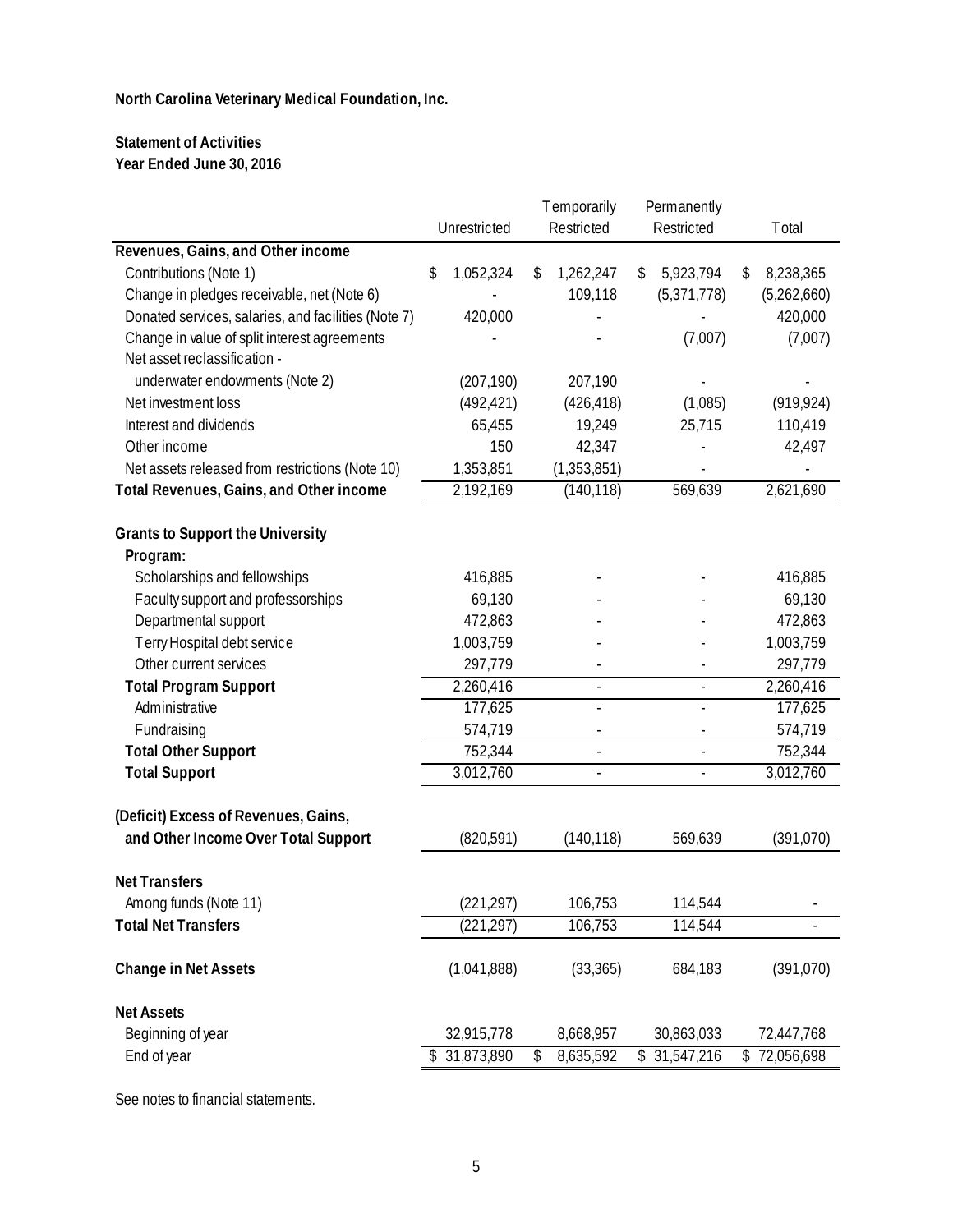## **Statements of Cash Flows Years Ended June 30, 2017 and 2016**

|                                                            | 2017            | 2016                     |             |  |  |
|------------------------------------------------------------|-----------------|--------------------------|-------------|--|--|
| <b>Cash Flows From Operating Activities</b>                |                 |                          |             |  |  |
| Change in net assets                                       | \$<br>3,925,506 | \$                       | (391,070)   |  |  |
| Adjustments to reconcile change in net assets              |                 |                          |             |  |  |
| to net cash used in operating activities:                  |                 |                          |             |  |  |
| Net investment (income) loss                               | (6, 288, 808)   |                          | 919,924     |  |  |
| Contributions restricted for permanent endowment           | (4,256,415)     |                          | (5,923,794) |  |  |
| Investment income restricted for split interest agreements | (25, 023)       |                          | (25, 715)   |  |  |
| Change in value of split interest agreements               | 326,645         |                          | 7,007       |  |  |
| Decrease (increase) in:                                    |                 |                          |             |  |  |
| Pledges receivable, net                                    | 3,626,000       |                          | 5,262,660   |  |  |
| Receivables from University-associated entities            | (988)           |                          | (2, 148)    |  |  |
| Other assets                                               | (8, 787)        |                          | (416)       |  |  |
| Decrease in:                                               |                 |                          |             |  |  |
| Accounts payable - North Carolina State University         | (23, 599)       |                          | (6, 715)    |  |  |
| Net Cash Used in Operating Activities                      | (2,725,469)     |                          | (160, 267)  |  |  |
| <b>Cash Flows From Investing Activities</b>                |                 |                          |             |  |  |
| Proceeds from sales of investments                         | 3,138,302       |                          | 2,005,879   |  |  |
| Purchases of investments                                   | (4,516,516)     |                          | (6,409,037) |  |  |
| Net Cash Used in Investing Activities                      | (1,378,214)     |                          | (4,403,158) |  |  |
| <b>Cash Flows From Financing Activities</b>                |                 |                          |             |  |  |
| Contributions restricted for permanent endowment           | 4,256,415       |                          | 5,923,794   |  |  |
| Investment income restricted for split interest agreements | 25,023          |                          | 25,715      |  |  |
| Payments on life income fund obligations                   | (102, 786)      |                          | (105, 808)  |  |  |
| Net Cash Provided by Financing Activities                  | 4,178,652       |                          | 5,843,701   |  |  |
|                                                            |                 |                          |             |  |  |
| Net Increase in Cash and Cash Equivalents                  | 74,969          |                          | 1,280,276   |  |  |
| <b>Cash and Cash Equivalents</b>                           |                 |                          |             |  |  |
| Beginning of year                                          | 5,139,958       |                          | 3,859,682   |  |  |
| End of year                                                | \$<br>5,214,927 | $\overline{\mathcal{S}}$ | 5,139,958   |  |  |
|                                                            |                 |                          |             |  |  |

(Continued)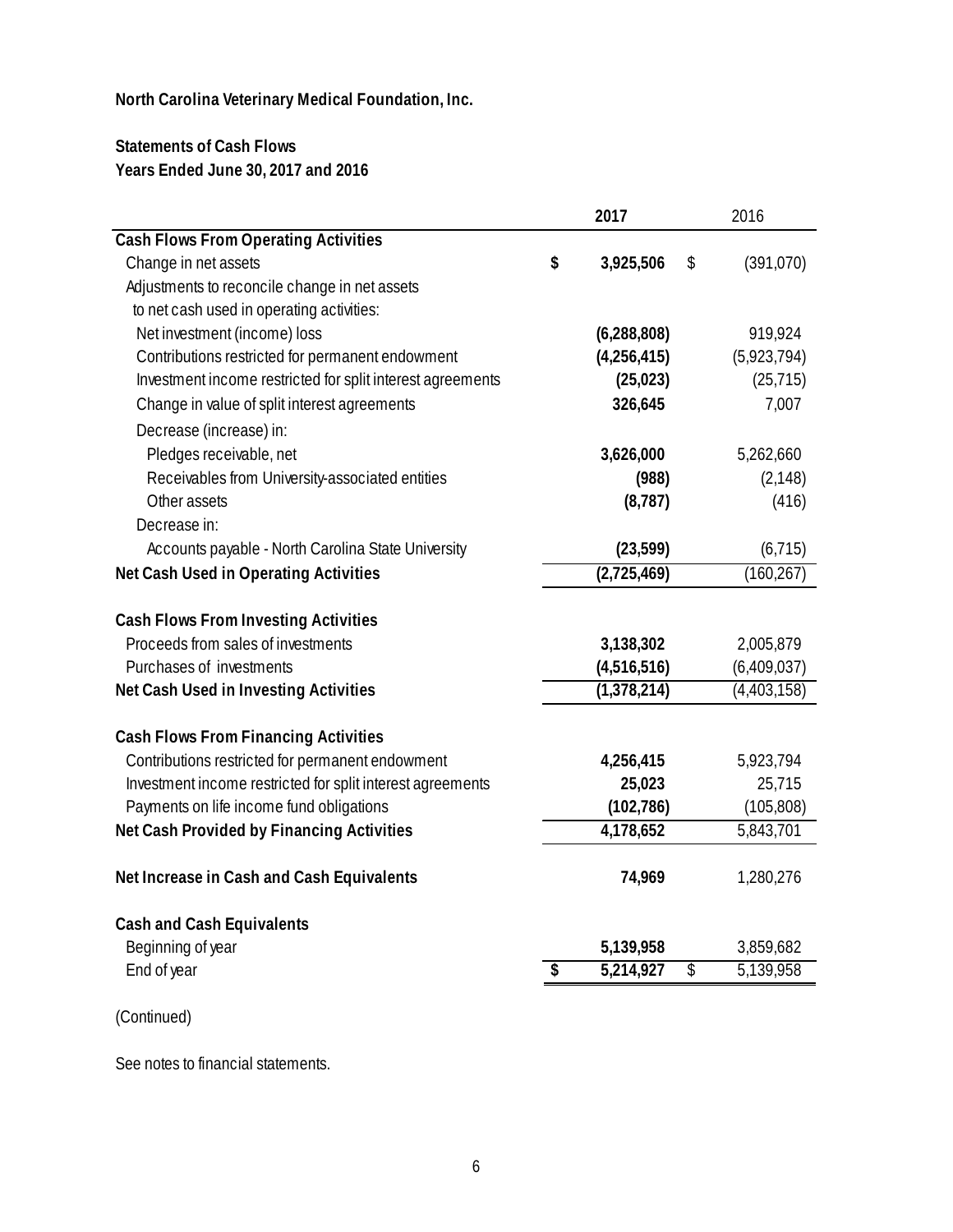## **Statements of Cash Flows Years Ended June 30, 2017 and 2016**

|                                                 | 2017    | 2016    |
|-------------------------------------------------|---------|---------|
| Supplemental Disclosures of Noncash Activities: |         |         |
| Donated services, salaries, and facilities      | 388,000 | 420,000 |
| Transfers among funds                           | 109.261 | 221.297 |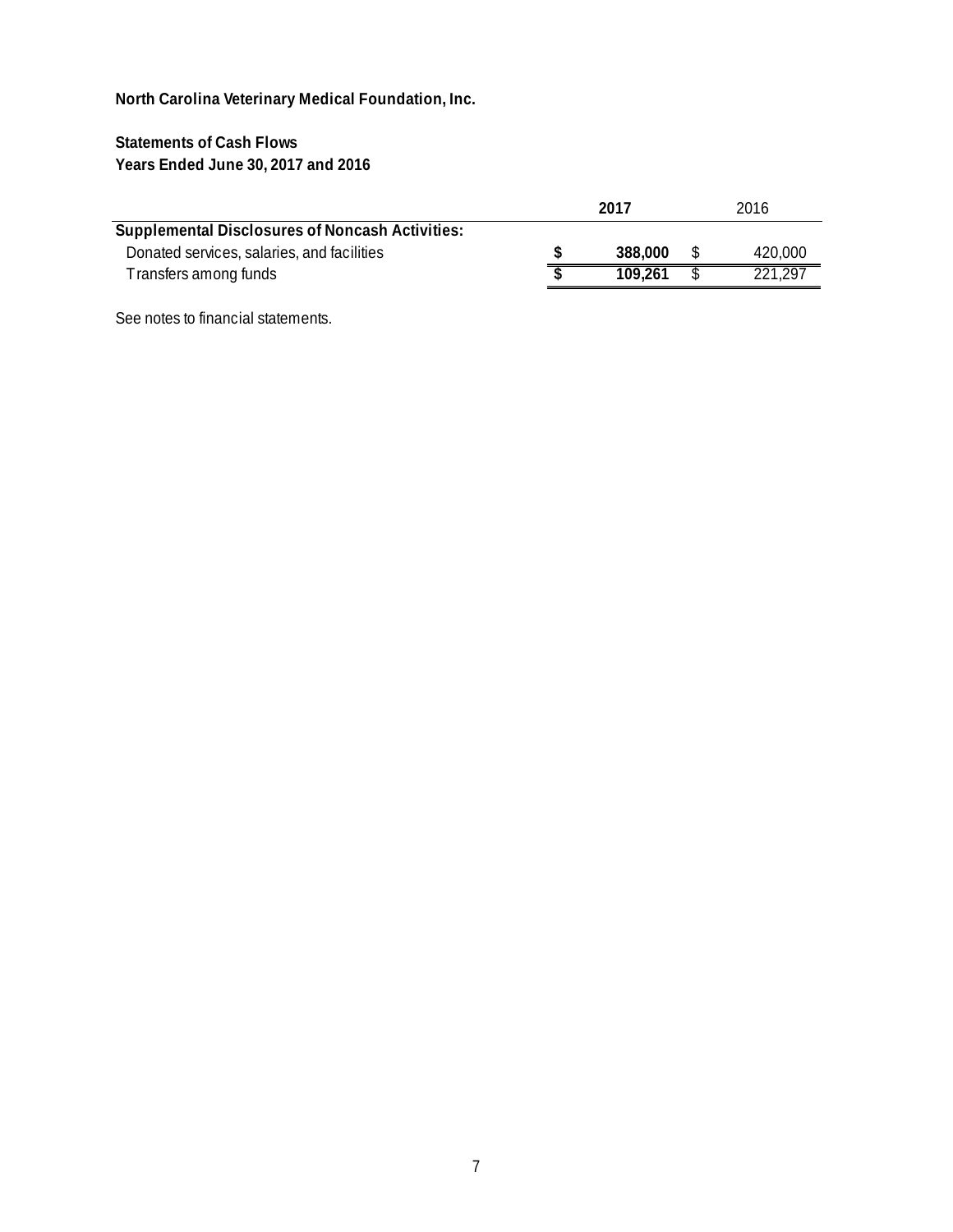**Notes to Financial Statements For the Years Ended June 30, 2017 and 2016** 

### **Note 1. Nature of Activities and Significant Accounting Policies**

Nature of activities: North Carolina Veterinary Medical Foundation, Inc. (the "Foundation") is one of a group of foundations which provide financial support exclusively to one or more of the colleges at North Carolina State University (the "University"). The Foundation, established in 1978, provides financial support for all types of education and research in the field of veterinary medicine at North Carolina State University.

A summary of the Foundation's significant accounting policies follows:

Basis of accounting and presentation: The financial statements of the Foundation are prepared on the accrual basis of accounting in accordance with accounting principles generally accepted in the United States of America.In preparing its financial statements, net assets and revenues, expenses, gains and losses are classified based on the existence or absence of donor-imposed restrictions. Accordingly, net assets of the Foundation and changes therein are classified and reported as follows:

Unrestricted net assets – Net assets that are not subject to donor-imposed stipulations.

Temporarily restricted net assets – Net assets subject to donor-imposed stipulations that may or will be met either by actions of the Foundation and/or by the passage of time.

Permanently restricted net assets – Net assets subject to donor-imposed stipulations that they be maintained permanently by the Foundation. Generally, the donors of these assets permit the Foundation to use all or part of the earnings on related investments for the donor-restricted purpose.

Cash and cash equivalents: For purposes of reporting cash flows, the Foundation considers all highly liquid instruments with an original maturity date of 90 days or less to be cash equivalents. Cash designated or restricted for long-term purposes is included with long-term investments. At times, the Foundation places deposits with a high quality financial institution that may be in excess of federal insurance limits.

Cash and cash equivalents consist of accounts with the State Treasurer's Short Term Investment Fund (the "STIF") and Paragon Bank. The STIF account maintained by the State Treasurer has the general characteristics of a demand deposit account in that participants may deposit and withdraw cash at any time without prior notice or penalty.

Intermediate investments: Intermediate investments consist of the NC State Investment Fund, Inc. Intermediate Term Fund (the "ITF") and an account with the common*f*und Intermediate Term Fund for funds that can be invested for longer periods, but which are available in the event of short-term needs. These investments are reported at readily determinable fair values of \$2,991,300 and \$3,031,896 at June 30, 2017 and 2016, respectively. The cost of these investments was \$3,337,722 and \$3,349,153 as of June 30, 2017 and 2016, respectively.

Long-term investments: Long-term investments are stated at fair value based on readily determinable fair values, when available. Investments for which readily determinable fair values are not available are carried at estimated fair values as provided by the respective fund managers of the investments. The Foundation, in accordance with investment policies promulgated by its Board of Directors ("Board"), invests with the NC State Investment Fund, Inc. Long Term Investment Pool (the "LTIP"). In addition, the Foundation has planned giving instruments invested with Kaspick.

Pledges receivable: Unconditional pledges receivable are recognized as support and assets in the period received. Conditional pledges are recognized when the conditions on which they depend are substantially met.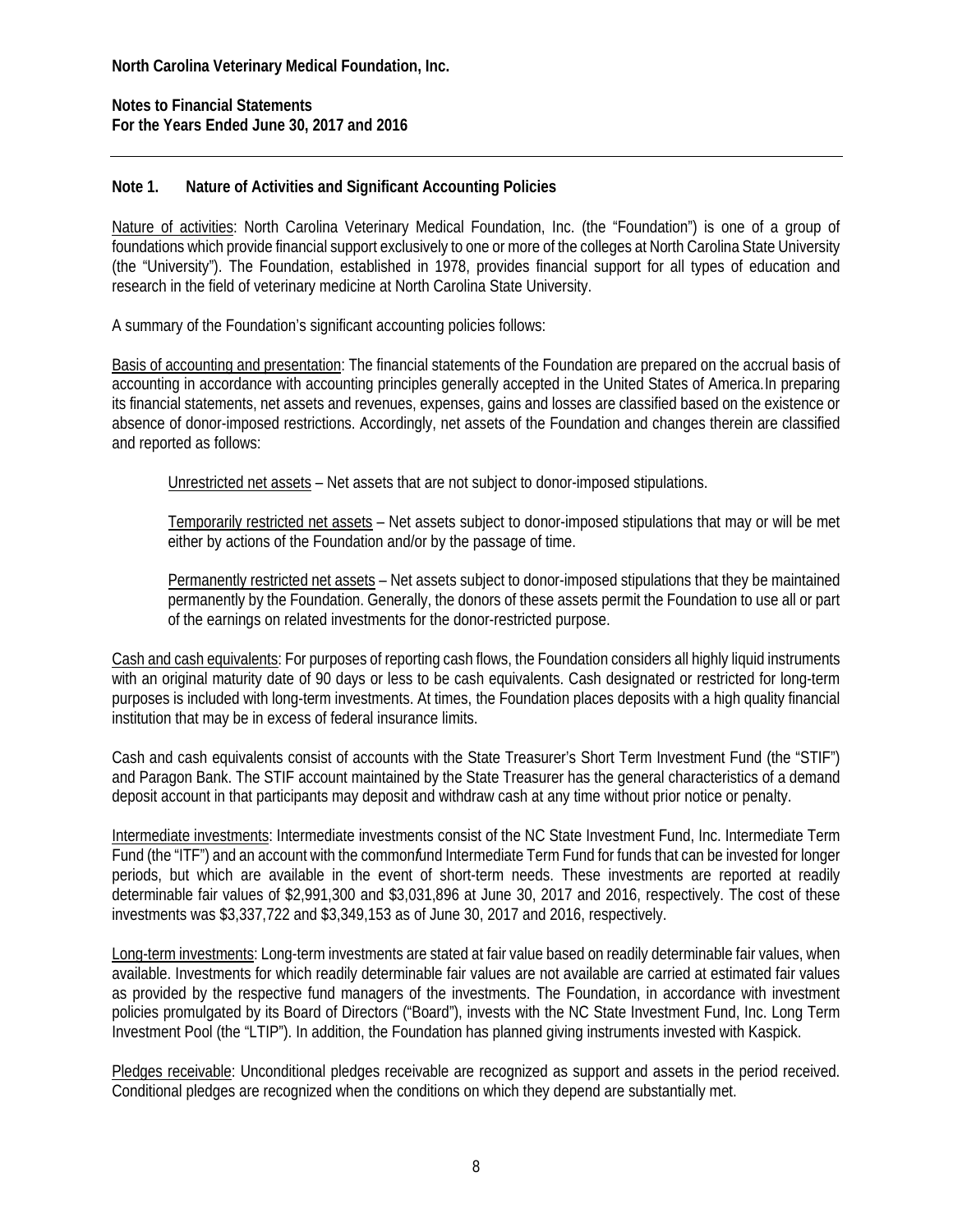**Notes to Financial Statements For the Years Ended June 30, 2017 and 2016** 

## **Note 1. Nature of Activities and Significant Accounting Policies (continued)**

Receivable from University-associated entities: Receivable from University-associated entities consists of amounts due to the Foundation from the University and other University-associated Foundations.

Other assets: Other assets include beneficiary interests in life insurance policies contributed to the Foundation and the Foundation is the owner of these policies. These gifts are recorded at current cash surrender value, less any loans outstanding on the policies. Cash surrender values of these policies were \$13,444 and \$13,016 at June 30, 2017 and 2016, respectively. Also included in other assets is nondepreciable artwork totaling \$94,495 at June 30, 2017 and 2016 and stock held in an external brokerage account.

Accounts payable - North Carolina State University: Accounts payable to the University include amounts disbursed by the University on behalf of the Foundation for payment of various normal operating expenses and totaled \$10,323 and \$33,922 at June 30, 2017 and 2016, respectively.

Due to others: Due to others at June 30, 2017 and 2016 included of \$23,715 and \$21,503, respectively, due to remainder beneficiaries of life income funds.

Contributions: Restricted contributions are segregated for income and expense reporting purposes; however, the assets are commingled. When a donor or grantor restriction expires because the stipulated time restriction ends or purpose restriction is accomplished, temporarily restricted net assets are reclassified to unrestricted net assets and reported as net assets released from restrictions in the statements of activities.

The University has a gift assessment program that supports Central Development and college-level fund-raising efforts. A one-time fee of 5% is assessed on gifts that support current operations and facilities, with 3% designated for Central Development and 2% designated to the fund-raising entity receiving the gift.

Investment income: Investment income is allocated on the basis of average fund balances for unrestricted and temporarily restricted net assets. For endowments, investment income is allocated on the "unit value" method of valuing interest in an investment portfolio and the investment earnings are recorded as unrestricted, temporarily restricted, or permanently restricted, as appropriate. Earnings from investments are net of investment fees of \$225,733 and \$207,687 for the years ended June 30, 2017 and 2016, respectively. Gains and losses on sales of investments are allocated on the unit value method. Investment income on investments owned individually by one fund is directly allocated to the owning fund.

As part of the University's gift assessment program, an annual fee of 0.50% is assessed on the average twenty-quarter market value of assets held in the investment portfolio, with 0.25% designated for University Advancement and 0.25% designated to college-level fundraising efforts. In addition, an assessment of 0.25% is charged by the Foundation on the average twenty-quarter market value of assets held in the investment portfolio, for the support of University Advancement.

Estimates: The preparation of financial statements in accordance with generally accepted accounting principles requires management to make estimates and assumptions that affect reported amounts of assets and liabilities and the disclosure of contingent assets and liabilities at the date of the financial statements as well as the reported amounts of revenues and expenses during the reporting period. Actual results could differ from those estimates.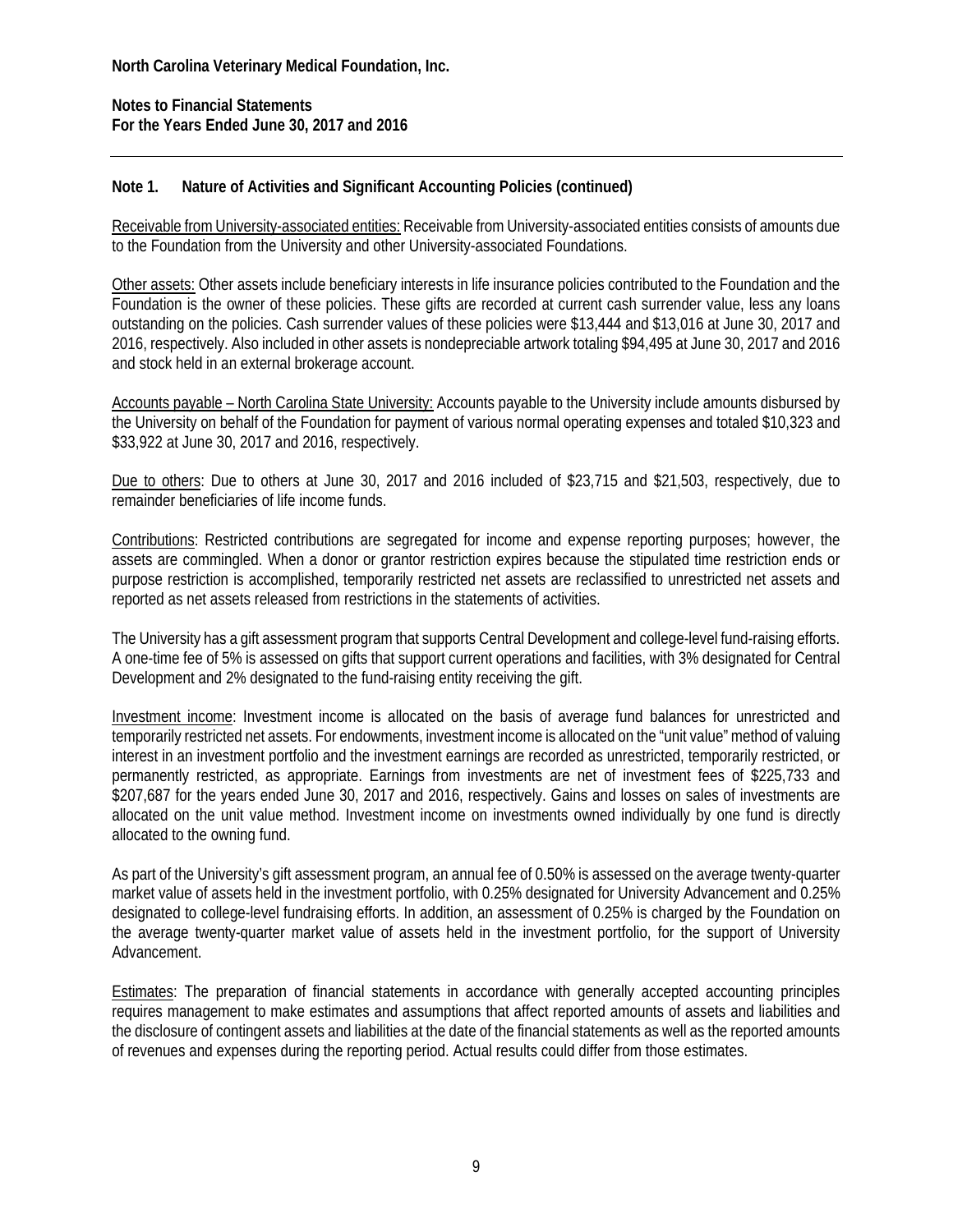**Notes to Financial Statements For the Years Ended June 30, 2017 and 2016** 

## **Note 1. Nature of Activities and Significant Accounting Policies (continued)**

Income taxes and uncertain tax positions: The Foundation is exempt from income taxes under Section 501(c)(3) of the Internal Revenue Code and is classified as other than a private foundation. The Foundation had no significant unrelated trade or business income for 2017 and 2016. Therefore, no provision for income taxes has been reflected in the accompanying financial statements.

Accounting principles generally accepted in the United States of America require management to evaluate tax positions taken by the organization and recognize a tax liability (or asset) if the organization has taken an uncertain position that more likely than not would be sustained upon examination by the Internal Revenue Service. Management has analyzed the tax positions taken by the Foundation, and has concluded that as of June 30, 2017, there are no uncertain positions taken or expected to be taken that would require recognition of a liability (or asset) or disclosure in the financial statements. The Foundation is subject to routine audits by taxing jurisdictions; however, there are currently no audits for any tax periods in progress. Management believes it is no longer subject to income tax examinations for years prior to 2013.

## **Note 2. Endowment**

The Foundation's endowment consists of approximately 140 individual funds established for a variety of purposes related to the mission of the University. The endowment includes both donor-restricted endowments and funds designated by the Foundation's Board to function as endowments. Net assets associated with endowment funds are classified and reported based on the existence or absence of donor-imposed restrictions. The majority of the Foundation's signed endowment gift agreements with donors have donor-imposed restrictions which stipulate that principal shall not be used to fund spending.

Interpretation of relevant law: The Uniform Prudent Management of Institutional Funds Act ("UPMIFA") was adopted in North Carolina as NC General Statute 36E effective March 17, 2009. UPMIFA defines a prudence standard for management and investment of institutional funds. As a result of the Foundation's interpretation of UPMIFA, the Foundation classifies as permanently restricted net assets (a) the original value of gifts donated to the permanent endowment, (b) the original value of subsequent gifts to the permanent endowment, and (c) accumulations to the permanent endowment that are required by the applicable donor gift instrument. The remaining portion of the donorrestricted endowment fund that is not classified in permanently restricted net assets is classified as temporarily restricted net assets until those amounts are appropriated for expenditure by the Foundation's endowment spending policy.

Funds with deficiencies: From time to time, the fair value of assets associated with individual donor-restricted endowment funds may fall below the original gift value. These deficiencies generally result from unfavorable market fluctuations which produce unrealized losses to the fund or spending of corpus in accordance to the gift agreement. Deficiencies of this nature are reported in unrestricted net assets and were (\$12) and (\$207,190) as of June 30, 2017 and 2016, respectively.

Investment return objectives and risk parameters: The Foundation has adopted investment and spending policies for endowment assets that attempt to provide a stable stream of funding to programs supported by its endowment while seeking to maintain the purchasing power of the endowment assets. Endowment assets include those assets of donorrestricted funds that the organization must hold in perpetuity or for donor-specified periods as well as board-designated funds. The endowment assets are invested through the LTIP in a manner that is intended to produce results that exceed a 70% MCSI ACWI Index/30% Barclays Aggregate Bond Index benchmark over rolling five and ten year periods while assuming a moderate level of investment risk.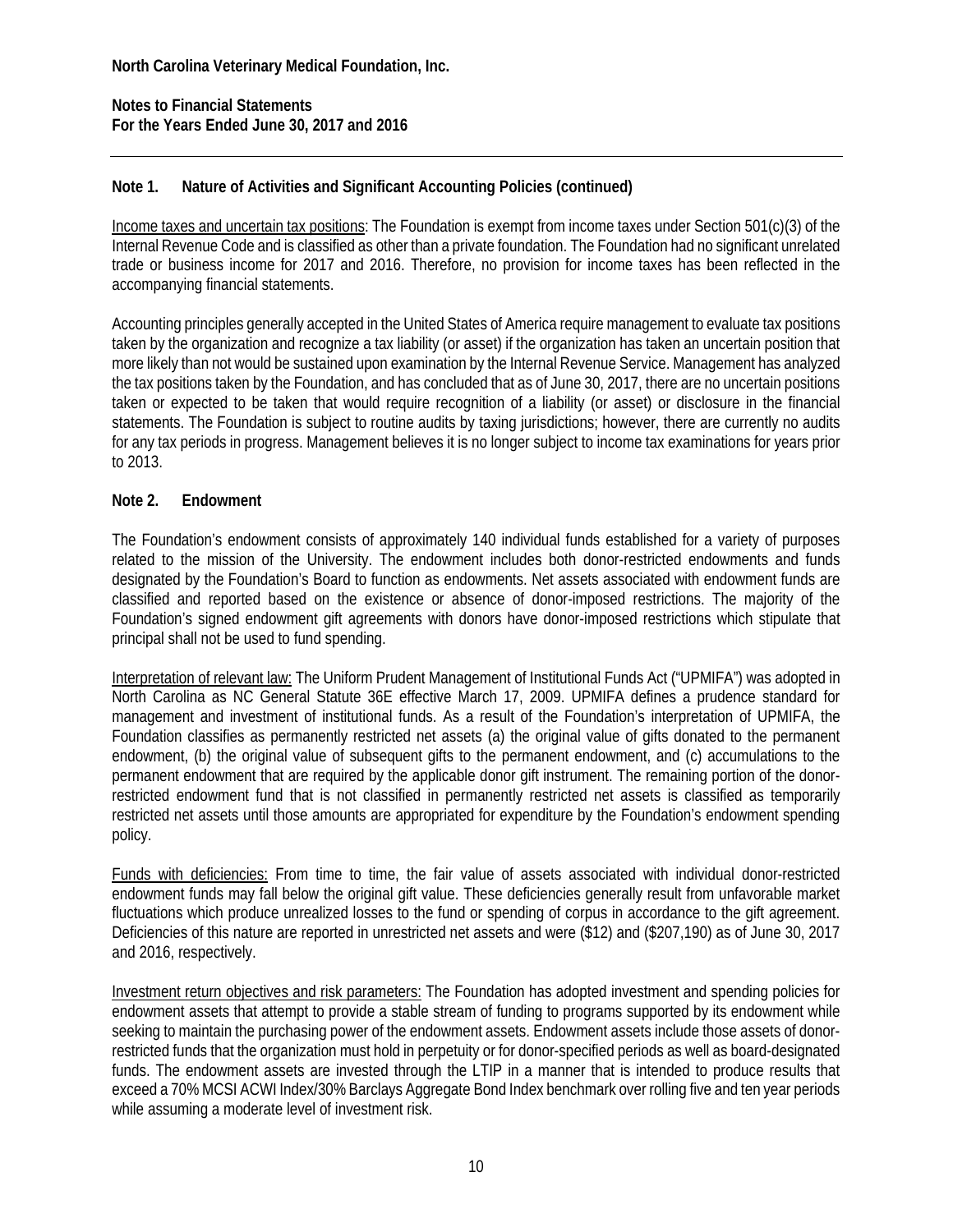**Notes to Financial Statements For the Years Ended June 30, 2017 and 2016** 

## **Note 2. Endowment (continued)**

Spending policy: The Foundation has a policy of appropriating for programmatic spending each year 4% of its endowment fund's average market value over the prior twenty quarters through the fiscal year-end preceding the fiscal year in which the spending is planned. This is consistent with the Foundation's objective to maintain the purchasing power of the endowment assets held in perpetuity or for a specified term as well as to provide additional real growth through new gifts and investment return. However, in declining market conditions, many newer endowments are not able to fund spending at the 4% level. Unless the gift instrument specifies otherwise, up to 15% of the corpus of an endowment may be expended if reserves are not sufficient to fund the programmatic spending amount, subject to the guidelines provided by UPMIFA. However, if the gift instrument does not allow spending of corpus, the Foundation does not initiate or renew spending for the individual endowments affected by declining market conditions until their market value has been recovered and exceeds their original gift value. In establishing the spending policy, the Foundation considered the long-term expected return on its endowment. Spending budgets were calculated at \$532,710 and \$451,025 for fiscal years 2017 and 2018, respectively.

Strategies employed for achieving investment objectives: For the long term, the primary investment objective is to earn a total return (net of investment and custodial fees), within prudent levels of risk, which is sufficient to maintain in real terms the purchasing power of the LTIP and to meet the spending needs of the University. To meet this investment objective, the LTIP invests in various asset classes to offer diversification. The purpose of diversification is to provide reasonable assurance that no single security or class of securities or manager will have a disproportionate impact on the performance of the total fund.

The LTIP is diversified both by asset class (e.g. common stocks and fixed income securities) and within asset classes (e.g., within common stocks by economic sector, geographic area, industry, quality, and size). In addition, the LTIP seeks to diversify exposure to all asset classes through the use of multiple managers that use a variety of investment approaches.

The following represents changes in endowment net assets for the fiscal year ended June 30, 2017:

|                                                    | Temporarily  |            |            |            | Permanently |             |   |             |
|----------------------------------------------------|--------------|------------|------------|------------|-------------|-------------|---|-------------|
|                                                    | Unrestricted |            | Restricted |            | Restricted  |             |   | Total       |
| Endowment net assets, beginning of year            | S            | 28,434,744 | S          | 3,529,697  | S           | 31,547,216  | S | 63,511,657  |
| Net asset reclassification - underwater endowments |              | 207,178    |            | (207, 178) |             |             |   |             |
| Endowment net assets after reclassification        |              | 28,641,922 |            | 3,322,519  |             | 31,547,216  |   | 63,511,657  |
| Total investment return                            |              | 3,389,785  |            | 2,792,984  |             | 200,736     |   | 6,383,505   |
| Contributions, including change in accrued pledges |              |            |            |            |             |             |   |             |
| and other income                                   |              |            |            |            |             | 616.903     |   | 616,903     |
| Appropriations of endowment assets for expenditure |              | (39, 340)  |            | (564, 535) |             |             |   | (603, 875)  |
| Change in value of split interest agreements       |              |            |            |            |             | (326, 645)  |   | (326, 645)  |
| Other changes:                                     |              |            |            |            |             |             |   |             |
| <b>Transfers</b>                                   |              | (960, 768) |            |            |             | (1,264,873) |   | (2,225,641) |
| Endowment net assets, end of year                  |              | 31,031,599 |            | 5.550.968  |             | 30,773,337  |   | 67,355,904  |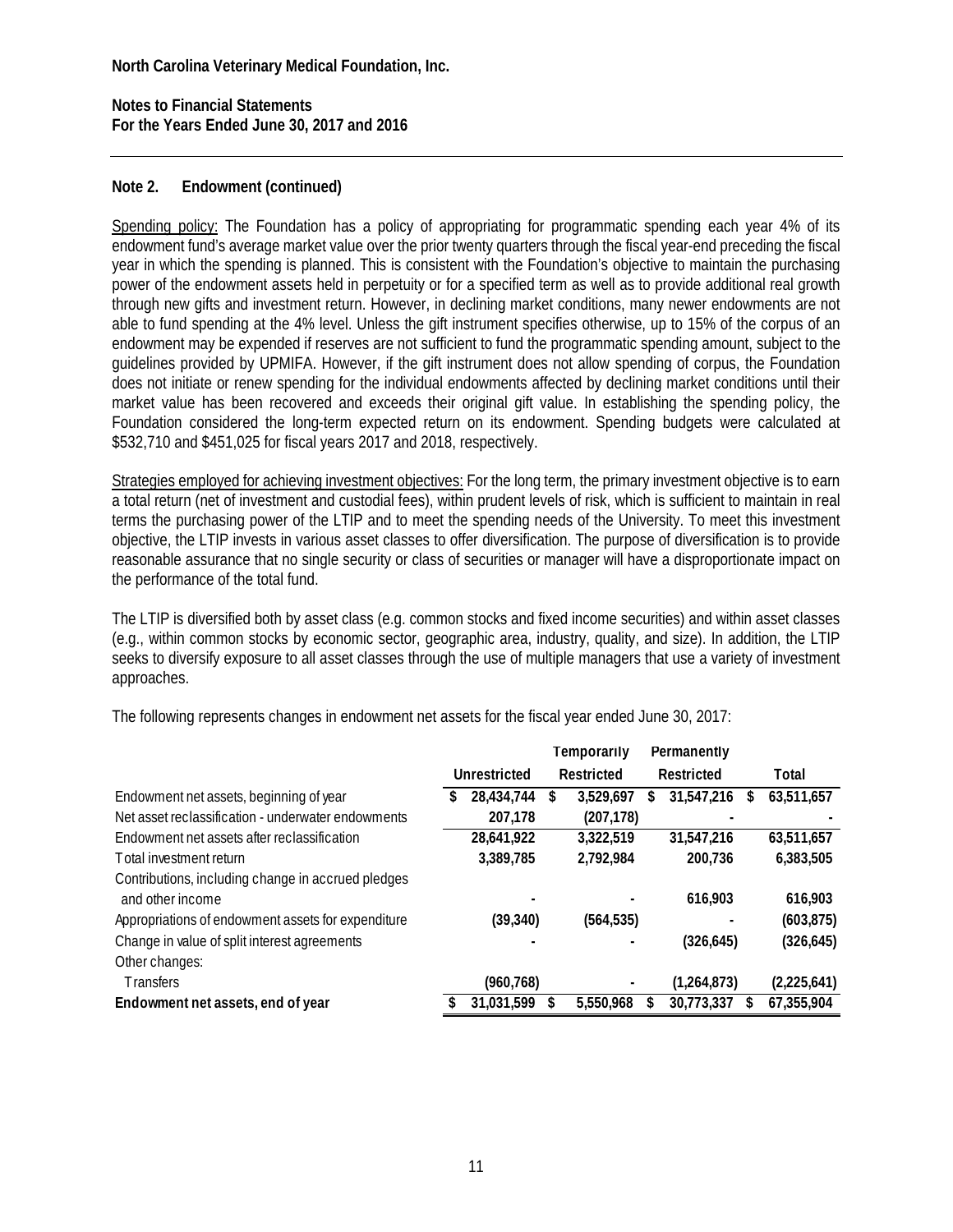## **Notes to Financial Statements For the Years Ended June 30, 2017 and 2016**

## **Note 2. Endowment (continued)**

The following represents endowment net asset composition by type of fund, as of June 30, 2017:

|                                      |                     | Temporarily |  |            |            | Permanently |  |            |  |
|--------------------------------------|---------------------|-------------|--|------------|------------|-------------|--|------------|--|
|                                      | <b>Unrestricted</b> |             |  | Restricted | Restricted |             |  | Total      |  |
| Undesignated - underwater endowments |                     | $(12)$ \$   |  |            | - \$       | - \$        |  | (12)       |  |
| Board-designated endowment funds     |                     | 30,912,887  |  | -          |            |             |  | 30.912.887 |  |
| Donor-designated endowment funds     |                     | 118.724     |  | 5.550.968  |            | 30.773.337  |  | 36,443,029 |  |
| <b>Total funds</b>                   |                     | 31,031,599  |  | 5.550.968  |            | 30,773,337  |  | 67,355,904 |  |

The following represents changes in endowment net assets for the fiscal year ended June 30, 2016:

|                                                    |  |              |  | Temporarily |   | Permanently |   |            |
|----------------------------------------------------|--|--------------|--|-------------|---|-------------|---|------------|
|                                                    |  | Unrestricted |  | Restricted  |   | Restricted  |   | T otal     |
| Endowment net assets, beginning of year            |  | 30.154.099   |  | 4,310,476   | S | 30,863,033  | S | 65,327,608 |
| Net asset reclassification - underwater endowments |  | (207, 190)   |  | 207.190     |   |             |   |            |
| Endowment net assets after reclassification        |  | 29.946.909   |  | 4,517,666   |   | 30.863.033  |   | 65,327,608 |
| Total investment return                            |  | (506, 725)   |  | (411, 074)  |   | 24,630      |   | (893, 169) |
| Contributions, including change in accrued pledges |  |              |  |             |   |             |   |            |
| and other income                                   |  |              |  | 20.680      |   | 552.016     |   | 572.696    |
| Appropriations of endowment assets for expenditure |  | (34, 110)    |  | (597, 575)  |   |             |   | (631, 685) |
| Change in value of split interest agreements       |  |              |  |             |   | (7,007)     |   | (7,007)    |
| Other changes:                                     |  |              |  |             |   |             |   |            |
| <b>Transfers</b>                                   |  | (971, 330)   |  |             |   | 114,544     |   | (856, 786) |
| Endowment net assets, end of year                  |  | 28,434,744   |  | 3.529.697   |   | 31.547.216  |   | 63.511.657 |

The following represents endowment net asset composition by type of fund, as of June 30, 2016:

|                                      | Temporarily  |                 |  |            |    | Permanently              |  |            |
|--------------------------------------|--------------|-----------------|--|------------|----|--------------------------|--|------------|
|                                      | Unrestricted |                 |  | Restricted |    | Restricted               |  | T otal     |
| Undesignated - underwater endowments |              | $(207, 190)$ \$ |  | $\sim$     | -S | $\sim$                   |  | (207, 190) |
| Board-designated endowment funds     |              | 28,543,703      |  |            |    | $\overline{\phantom{a}}$ |  | 28,543,703 |
| Donor-designated endowment funds     |              | 98.231          |  | 3.529.697  |    | 31.547.216               |  | 35.175.144 |
| Total funds                          |              | 28.434.744      |  | 3.529.697  |    | 31.547.216               |  | 63,511,657 |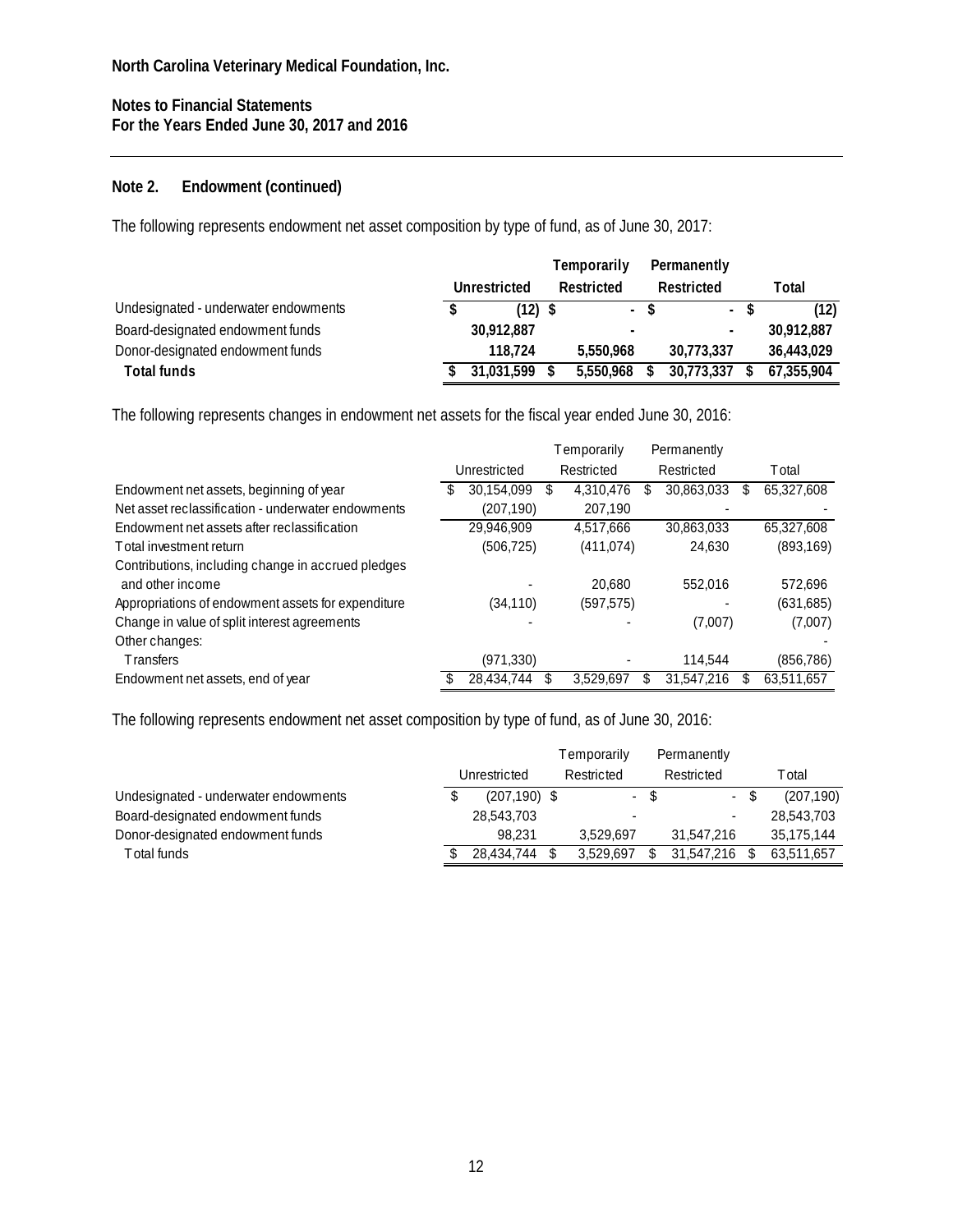## **Notes to Financial Statements For the Years Ended June 30, 2017 and 2016**

### **Note 3. Long-Term Investments**

The Foundation invests in various investment securities. Investment securities are exposed to various risks such as interest rate, market, and credit risks. Due to the level of risk associated with certain investment securities, it is at least reasonably possible that changes in the values of investment securities will occur in the near term and that such changes could materially affect the amounts reported in the statements of financial position.

Long-term investments consisted of the following at June 30:

|                                          |                       |            | 2017 |            | 2016 |              |    |            |  |  |
|------------------------------------------|-----------------------|------------|------|------------|------|--------------|----|------------|--|--|
|                                          |                       |            |      | Fair       |      |              |    |            |  |  |
|                                          | Value<br>Cost<br>Cost |            |      |            |      |              |    | Value      |  |  |
| <b>STIF</b>                              | \$                    | 332,984    |      | 332,984    |      | 75,806       |    | 75,806     |  |  |
| NC State Investment Fund, Inc. Long-Term |                       |            |      |            |      |              |    |            |  |  |
| Investment Pool (LTIP)                   |                       | 38,980,626 |      | 58,072,135 |      | 37,236,793   |    | 50,693,672 |  |  |
| Life Income Funds                        |                       | 1,630,558  |      | 1,711,750  |      | 1,532,608    |    | 1,639,773  |  |  |
|                                          |                       | 40,944,168 |      | 60,116,869 |      | \$38,845,207 | S. | 52,409,251 |  |  |

As of June 30, 2017, approximately 88.9% of the LTIP was with the UNC Management Company, 2.2% were committed to or in other private equity investments with JP Morgan, Blackrock, and SEI, 8.3% was invested in Blackrock LPP (the "LPP"), and 0.6% was invested in the STIF. The LTIP's net assets were valued at approximately \$870,450,000 and \$683,380,000 at June 30, 2017 and 2016, respectively. The Foundation's investment in the LTIP represents approximately 6.7% and 7.4% of the member equity of the LTIP at June 30, 2017 and 2016, respectively.

The Foundation's investments held in Life Income Funds consist of a diversified portfolio of bond and equity mutual funds.

#### **Note 4. Fair Value Measurement**

The Fair Value Measurements and Disclosures Topic of the Financial Accounting Standards Board Accounting Standards Codification ("ASC") 820 provides a framework for measuring fair value under generally accepted accounting principles. ASC 820 defines fair value as the exchange price that would be received for an asset or paid to transfer a liability (an exit price) in the principal or most advantageous market for the asset or liability in an orderly transaction between market participants on the measurement date. ASC 820 requires that valuation techniques maximize the use of observable inputs and minimize the use of unobservable inputs. ASC 820 also establishes a fair value hierarchy, which prioritizes the valuation inputs into three broad levels.

The fair value hierarchy of inputs is summarized in the three broad levels listed below:

Level 1 – Valuations based on quoted prices in active markets for identical investments

Level 2 – Valuations based on quoted prices in inactive markets or for which all significant inputs are observable (including quoted prices for similar investments, interest rates, credit risks, etc.)

Level 3 – Valuations based on significant unobservable inputs (including the fund's own assumptions in determining the fair value of investments)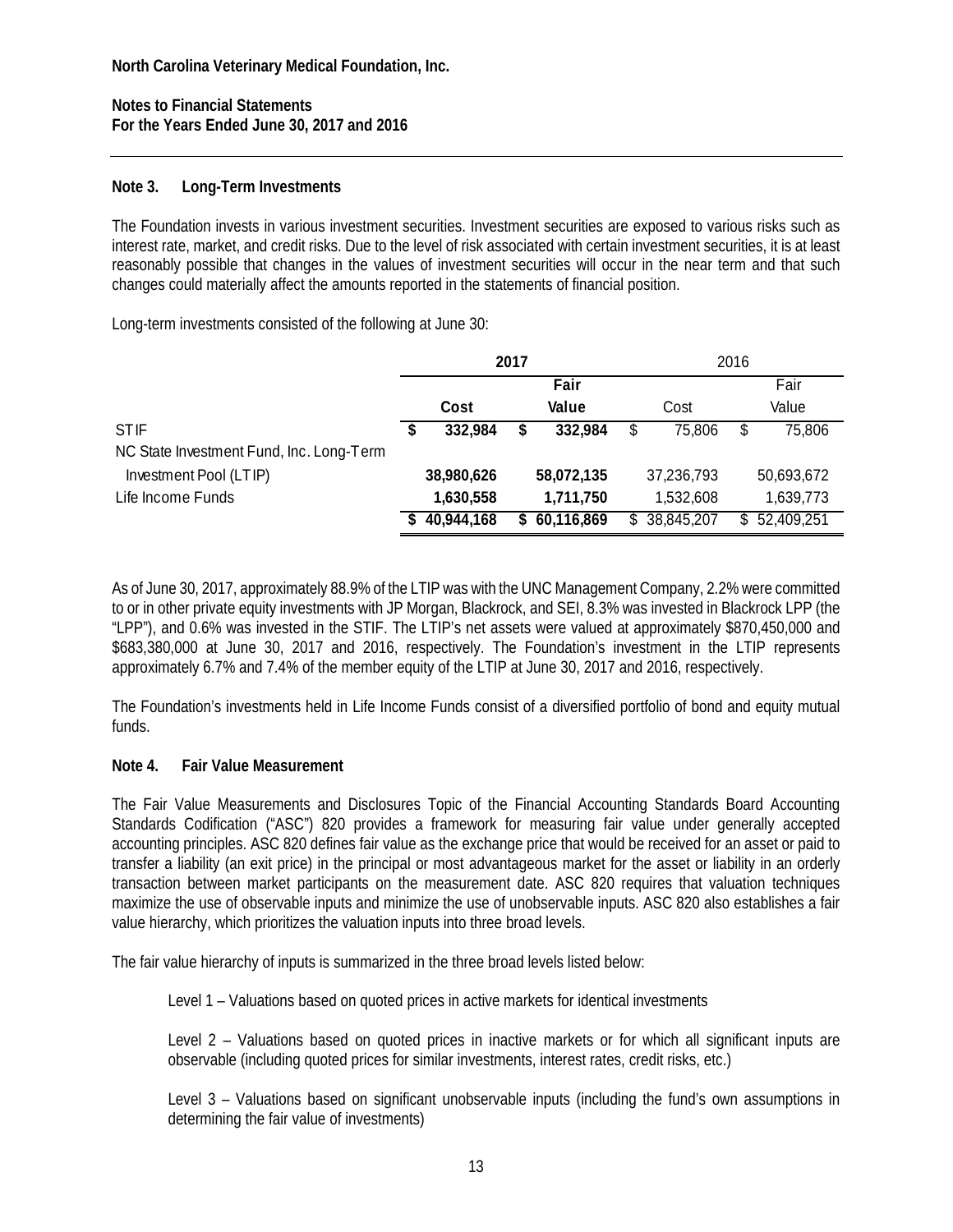## **Notes to Financial Statements For the Years Ended June 30, 2017 and 2016**

## **Note 4. Fair Value Measurement (continued)**

The Foundation's assets itemized below are measured at fair value on a recurring basis.

|                                                | 2017 |         |  |                          |   |                          |                         |            |  |  |  |  |
|------------------------------------------------|------|---------|--|--------------------------|---|--------------------------|-------------------------|------------|--|--|--|--|
|                                                |      | Level 1 |  | Level 2                  |   | Level 3                  | <b>Total Fair Value</b> |            |  |  |  |  |
| <b>STIF</b>                                    |      | 332,984 |  | $\overline{\phantom{a}}$ |   | $\overline{\phantom{0}}$ |                         | 332.984    |  |  |  |  |
| commonfund Intermediate Term Fund              |      |         |  | 2,423,208                |   |                          |                         | 2,423,208  |  |  |  |  |
| NC State Investment Fund, Inc. Intermediate    |      |         |  |                          |   |                          |                         |            |  |  |  |  |
| Term Fund (ITF)                                |      |         |  | 568.092                  |   |                          |                         | 568,092    |  |  |  |  |
| NC State Investment Fund, Inc. Long-Term       |      |         |  |                          |   |                          |                         |            |  |  |  |  |
| Investment Pool (LTIP)                         |      |         |  | ٠                        |   | 58,072,135               |                         | 58,072,135 |  |  |  |  |
| Life Income Funds                              |      |         |  | 1,711,750                |   |                          |                         | 1,711,750  |  |  |  |  |
| Beneficial Interest in Life Insurance Policies |      |         |  |                          |   | 13,444                   |                         | 13,444     |  |  |  |  |
|                                                |      | 332.984 |  | 4.703.050                | S | 58.085.579               |                         | 63,121,613 |  |  |  |  |

|                                                |         | 2016                     |                |                  |
|------------------------------------------------|---------|--------------------------|----------------|------------------|
|                                                | Level 1 | Level 2                  | Level 3        | Total Fair Value |
| <b>STIF</b>                                    | 75,806  | $\overline{\phantom{a}}$ | $\blacksquare$ | 75,806           |
| commonfund Intermediate Term Fund              |         | 2,458,493                |                | 2,458,493        |
| NC State Investment Fund, Inc. Intermediate    |         |                          |                |                  |
| Term Fund (ITF)                                |         | 573,403                  |                | 573.403          |
| NC State Investment Fund, Inc. Long-Term       |         |                          |                |                  |
| Investment Pool (LTIP)                         |         |                          | 50,693,672     | 50,693,672       |
| Life Income Funds                              |         | 1,639,773                |                | 1,639,773        |
| Beneficial Interest in Life Insurance Policies |         |                          | 13,016         | 13,016           |
|                                                | 75,806  | 4,671,669                | 50,706,688     | 55,454,163       |

The following is a reconciliation of the assets measured at fair value on a recurring basis in which significant unobservable inputs (Level 3) were used in determining value at June 30:

|                         | 2017                       |                            | 2016       |                     |    |                            |  |                   |
|-------------------------|----------------------------|----------------------------|------------|---------------------|----|----------------------------|--|-------------------|
|                         |                            | <b>Beneficial Interest</b> |            |                     |    | <b>Beneficial Interest</b> |  |                   |
|                         | <b>NC State Investment</b> | in Life Insurance          |            | NC State Investment |    |                            |  | in Life Insurance |
|                         | Fund, Inc.                 | <b>Policies</b>            | Fund, Inc. |                     |    | Policies                   |  |                   |
| Beginning balance       | 50,693,672                 | \$<br>13,016               |            | 47,124,910          | \$ | 12,600                     |  |                   |
| Participant additions   | 4,035,000                  |                            |            | 6,035,000           |    |                            |  |                   |
| Investment income       | 28.146                     |                            |            | 6.497               |    |                            |  |                   |
| Realized gains          | 760,359                    |                            |            | 461.282             |    |                            |  |                   |
| Unrealized appreciation |                            |                            |            |                     |    |                            |  |                   |
| (depreciation)          | 5,634,631                  | 428                        |            | (1, 123, 994)       |    | 416                        |  |                   |
| Participant withdrawals | (2,864,643)                |                            |            | (1,603,015)         |    |                            |  |                   |
| Expenses                | (215,030)                  |                            |            | (207,008)           |    |                            |  |                   |
| Ending balance          | 58,072,135                 | \$<br>13,444               |            | 50,693,672          | \$ | 13,016                     |  |                   |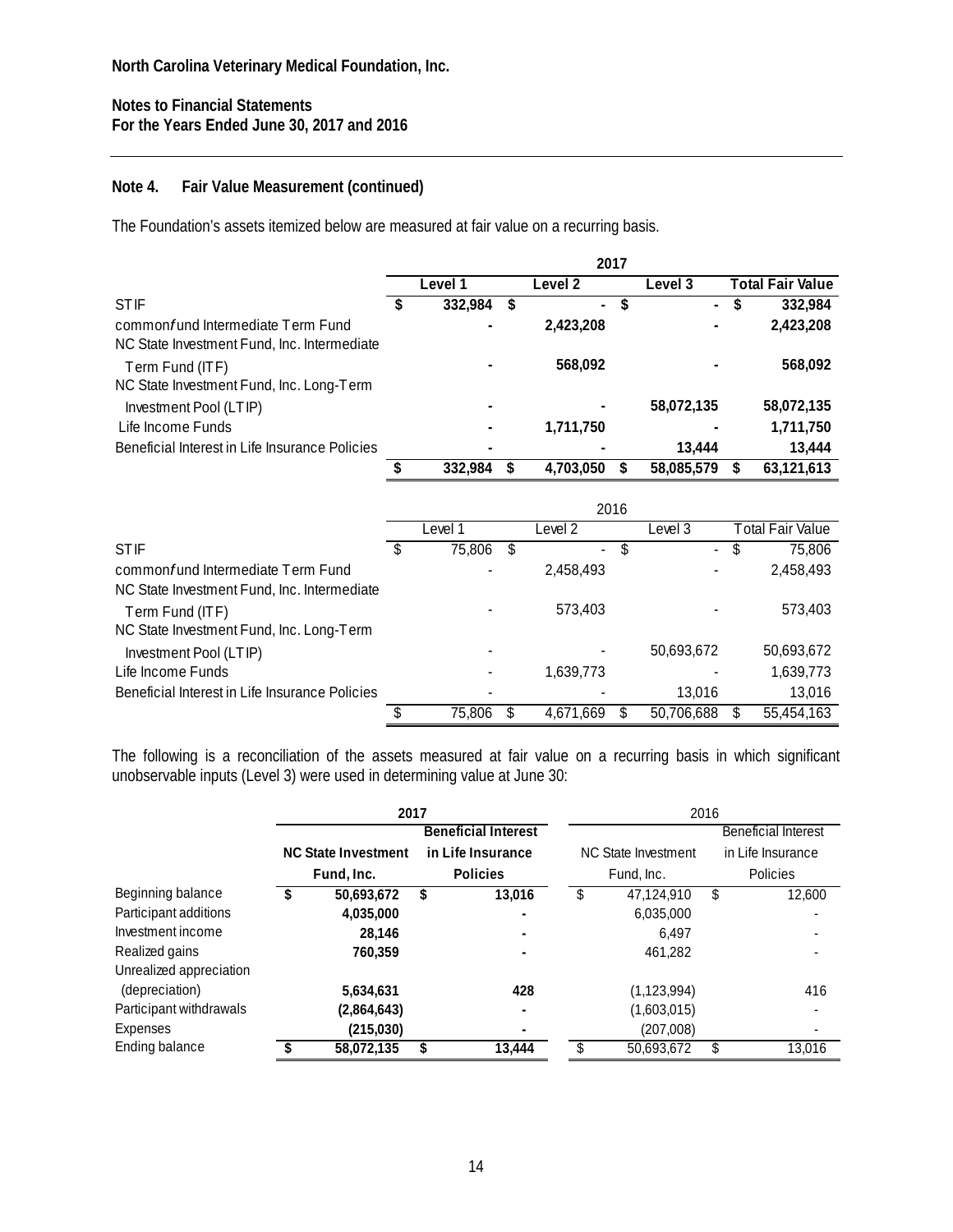**Notes to Financial Statements For the Years Ended June 30, 2017 and 2016** 

## **Note 4. Fair Value Measurement (continued)**

Following is a description of the valuation methodologies used for assets measured at fair value:

STIF – This investment has the general characteristics of a demand deposit account in that participants may deposit and withdraw cash at any time without prior notice or penalty.

common*f*und Intermediate Term Fund – Valued using the net asset value ("NAV") per share of the fund provided by the fund manager. The Foundation considers this the best estimate of fair value for investments that do not have a quoted market price.

NC State Investment Fund, Inc. Intermediate Term Fund (ITF) – This investment is a combination of publicly traded mutual funds valued at quoted market prices.

NC State Investment Fund, Inc. Long-Term Investment Pool (LTIP) - The LTIP's investment in UNCMC is valued using the net asset value per share of the fund provided by the fund manager. The LTIP's private equity investments are initially valued based on transaction price with subsequent valuation adjustments based on trading multiples of comparable public companies adjusted for differences in factors such as liquidity. The LTIP's investment in LPP is valued at the closing price of the exchange-traded fund's shares. The LTIP also has an investment in the STIF, valued as described above.

Life Income Funds – These investments are a combination of exchange-traded equity and fixed income securities valued at quoted market prices.

Beneficial Interest in Life Insurance Policies – Valued based on the cash surrender value of the policies. Because these values are based on significant unobservable inputs, they are categorized in Level 3 of the fair value hierarchy.

#### **Note 5. Life Income Funds**

The financial statements include assets and liabilities of charitable gift annuities and unitrust agreements for which the Foundation is trustee. The grantors and/or beneficiaries retain future income interests in these assets until their death. These life income funds are recorded at fair value at the date of gift and marked to market thereafter. Life income funds at June 30, 2017 and 2016 have asset balances of \$1,711,750 and \$1,639,773 respectively.

The liabilities for distributions to the grantors and/or beneficiaries are computed using Internal Revenue Code annuity valuation tables, the distribution terms of the agreement, and the life expectancy of the beneficiaries, and totaled \$913,884 and \$692,237 at June 30, 2017 and 2016, respectively. Payments from these funds were \$102,786 and \$105,808 during the years ended June 30, 2017 and 2016, respectively. An unrestricted reserve account has been established in the Foundation's Charitable Gift Annuity ("CGA") pool to receive 5% from all new CGAs established to offset the liabilities for any annuities that reach exhaustion. The goal is to build the unrestricted reserve fund to equal 5% of the total value of the Foundation's CGA pool. As of June 30, 2017 and 2016, the CGA reserve balance was \$3,876 and \$3,824, respectively.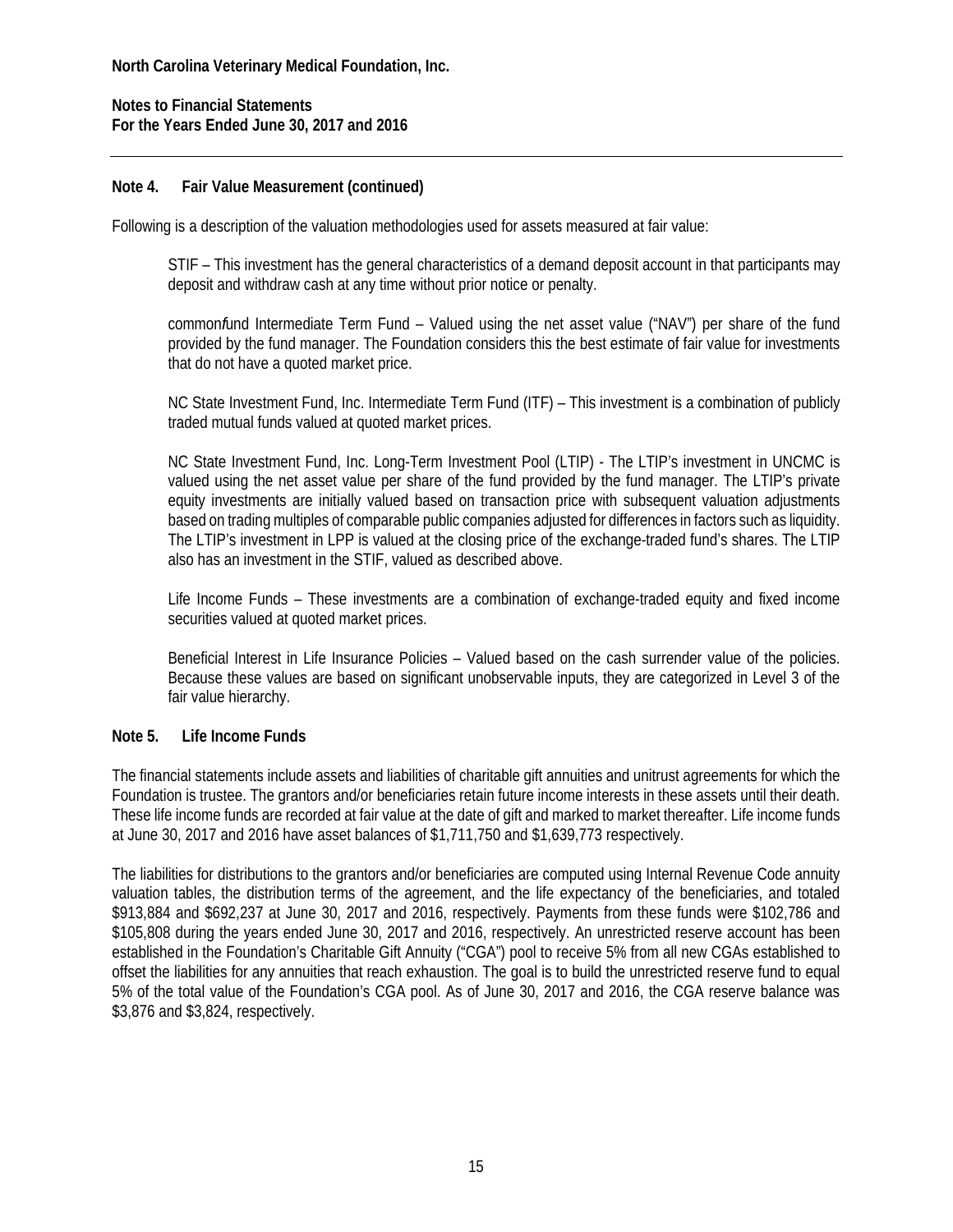## **Notes to Financial Statements For the Years Ended June 30, 2017 and 2016**

### **Note 6. Pledges Receivable**

Pledges receivable consisted of the following at June 30:

|                                                              |   | 2017      |                | 2016       |
|--------------------------------------------------------------|---|-----------|----------------|------------|
| Receivable in less than one year                             | S | 5,449,141 | S              | 5,836,856  |
| Receivable in one to five years                              |   | 3,307,664 |                | 6,578,618  |
| Total pledges receivable, gross                              |   | 8,756,805 |                | 12,415,474 |
| Less allowance for uncollectible pledges                     |   | (118,000) |                | (141,000)  |
| Less unamortized discount (discount rates of 1.20% to 1.49%) |   | (152,866) |                | (162, 535) |
| Pledges receivable, net                                      |   | 8,485,939 | $\mathbb{S}^-$ | 12,111,939 |

An allowance for doubtful accounts has been established and is updated annually to reflect 5% of the Foundation's outstanding pledge balance, excluding three large pledges for which the Foundation is reasonably assured of collecting. Active past due pledges receivable are reviewed twice yearly by the Advancement Services office in order to determine if it is appropriate to write off such pledges.

Two donors represented approximately \$8.26 million and \$11.95 million of the total discounted pledge receivable at June 30, 2017 and 2016, respectively.

### **Note 7. Donated Services, Salaries, and Facilities**

Donated services and facilities of approximately \$127,000 and \$136,000 for the years ended June 30, 2017 and 2016, respectively, have been reflected in the financial statements for services and facilities provided by the University Finance Division. In addition, donated salaries paid by the University for college development personnel of approximately \$261,000 and \$284,000 for the years ended June 30, 2017 and 2016, respectively, have been reflected in the accompanying financial statements.

#### **Note 8. Temporarily Restricted Net Assets**

Temporarily restricted net assets are available for the following purposes at June 30:

|                                    |              | 2017       |    | 2016      |
|------------------------------------|--------------|------------|----|-----------|
| Scholarships and fellowships       | -S           | 771,473    | \$ | 673,861   |
| Faculty support and professorships |              | 61,508     |    | 53,233    |
| Research support                   |              | 1,742,274  |    | 1,398,594 |
| Pledges receivable, net            |              | 309,305    |    | 295,793   |
| Terry Center Equipment Fund        |              | 410,450    |    | 410,450   |
| Endowment cumulative balance       |              | 5,550,968  |    | 3,529,697 |
| Other                              |              | 2,735,726  |    | 2,273,964 |
|                                    | <sup>S</sup> | 11,581,704 | S. | 8,635,592 |

Temporarily restricted net asset grouping "Other" includes amounts designated for general college support and funds with multiple purposes.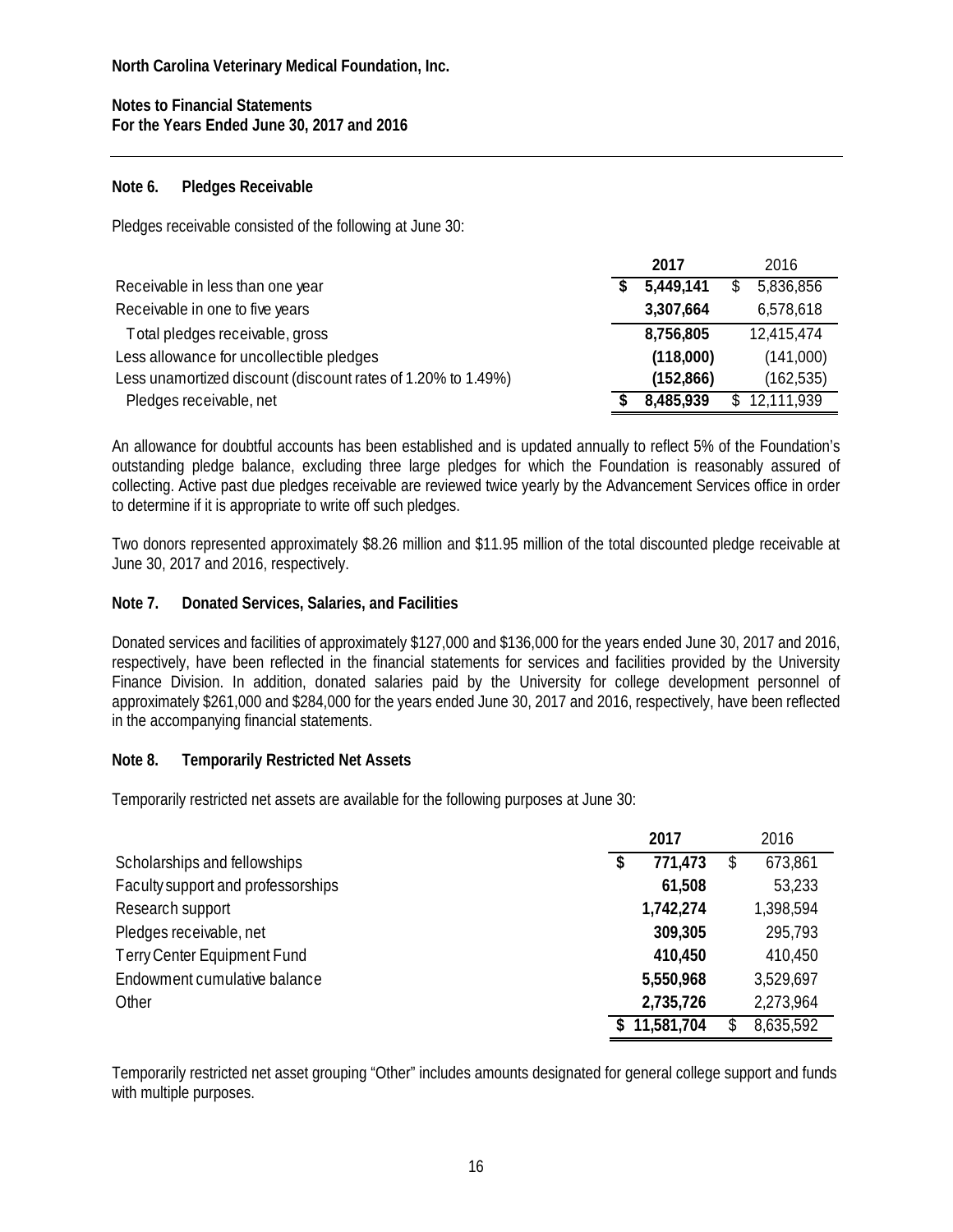**Notes to Financial Statements For the Years Ended June 30, 2017 and 2016** 

## **Note 9. Permanently Restricted Net Assets**

Permanently restricted net assets are restricted as follows at June 30:

|                                                                       |    | 2017         | 2016              |
|-----------------------------------------------------------------------|----|--------------|-------------------|
| General Fund enhancement                                              | \$ | 992,710      | 922,686<br>S      |
| Scholarships                                                          |    | 21,030,161   | 16,711,644        |
| Fellowships                                                           |    | 454,809      | 379,330           |
| Professorships                                                        |    | 530,064      | 261,310           |
| Research support                                                      |    | 3,570,158    | 2,592,097         |
| Pledges receivable, net                                               |    | 8,176,634    | 11,816,146        |
| Randall B. Terry Charitable Foundation Endowment                      |    | 30,210,073   | 27,890,421        |
| Amounts reported as unrestricted or temporarily restricted net assets |    | (36,582,567) | (31,964,441)      |
| Other                                                                 |    | 2,391,295    | 2,938,023         |
|                                                                       | S. | 30,773,337   | 31,547,216<br>\$. |

Permanently restricted net asset grouping "Other" includes amounts designated for general college support and funds with multiple purposes.

### **Note 10. Net Assets Released from Donor Restrictions**

Net assets were released from donor restrictions as restrictions were met via the passage of time or by incurring expenses satisfying the restricted purposes specified by donors as follows at June 30:

|                                    |    | 2017      |   | 2016      |
|------------------------------------|----|-----------|---|-----------|
| Scholarships and fellowships       | \$ | 478,244   | S | 416,885   |
| Faculty support and professorships |    | 291,880   |   | 69,130    |
| Departmental support               |    | 514,026   |   | 457,750   |
| Terry Hospital debt service        |    | 42,991    |   | 32,429    |
| Fundraising and administrative     |    | 78,559    |   | 79,877    |
| Other                              |    | 242,226   |   | 297,780   |
|                                    | S  | 1,647,926 | S | 1,353,851 |

Net assets released from restriction grouping "Other" includes amounts designated for general college support and funds with multiple purposes.

## **Note 11. Transfers Among Funds To Permanently Restricted**

The Foundation's policy requires a minimum gift amount to establish an endowment. Contributions received toward setting up an endowment which are less than the minimum amount are initially recorded as temporarily restricted net assets, as it is understood by the donor that if the endowment minimum is not reached, the corpus can be used for the intended purpose. When the endowment reaches the minimum amount, due to additional contributions, the endowment is transferred to permanently restricted net assets. For the years ended June 30, 2017 and 2016, net endowment transfers among funds to permanently restricted were \$35,127 and \$114,544, respectively.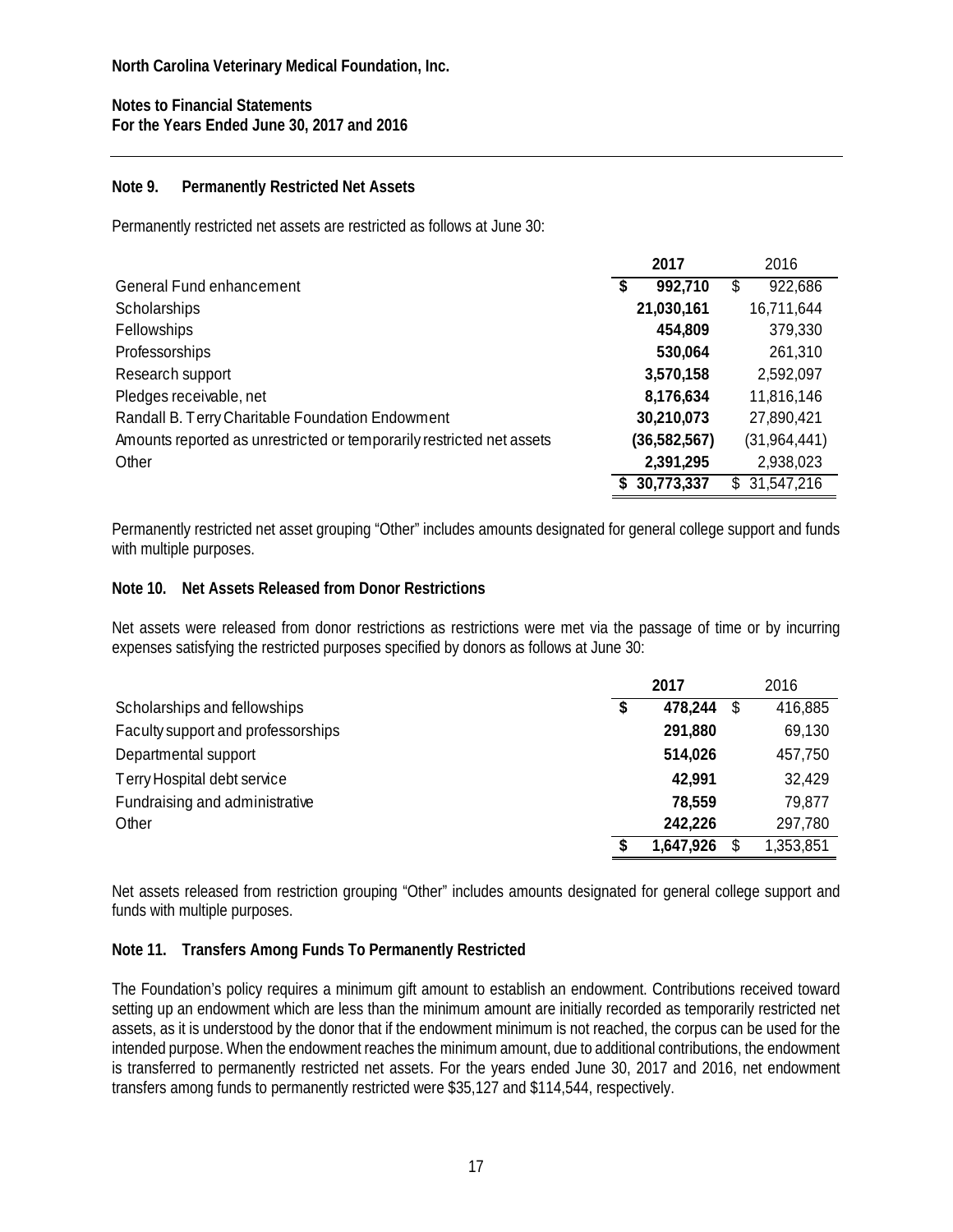**Notes to Financial Statements For the Years Ended June 30, 2017 and 2016** 

### **Note 12. Prior Year Reclassifications**

Certain amounts in the 2016 financial statements have been reclassified to conform to the 2017 presentation with no effect on previously reported total net assets.

### **Note 13. Subsequent Events**

The Foundation has evaluated subsequent events through October 6, 2017, the date which the consolidated financial statements were available to be issued, and there were none to report.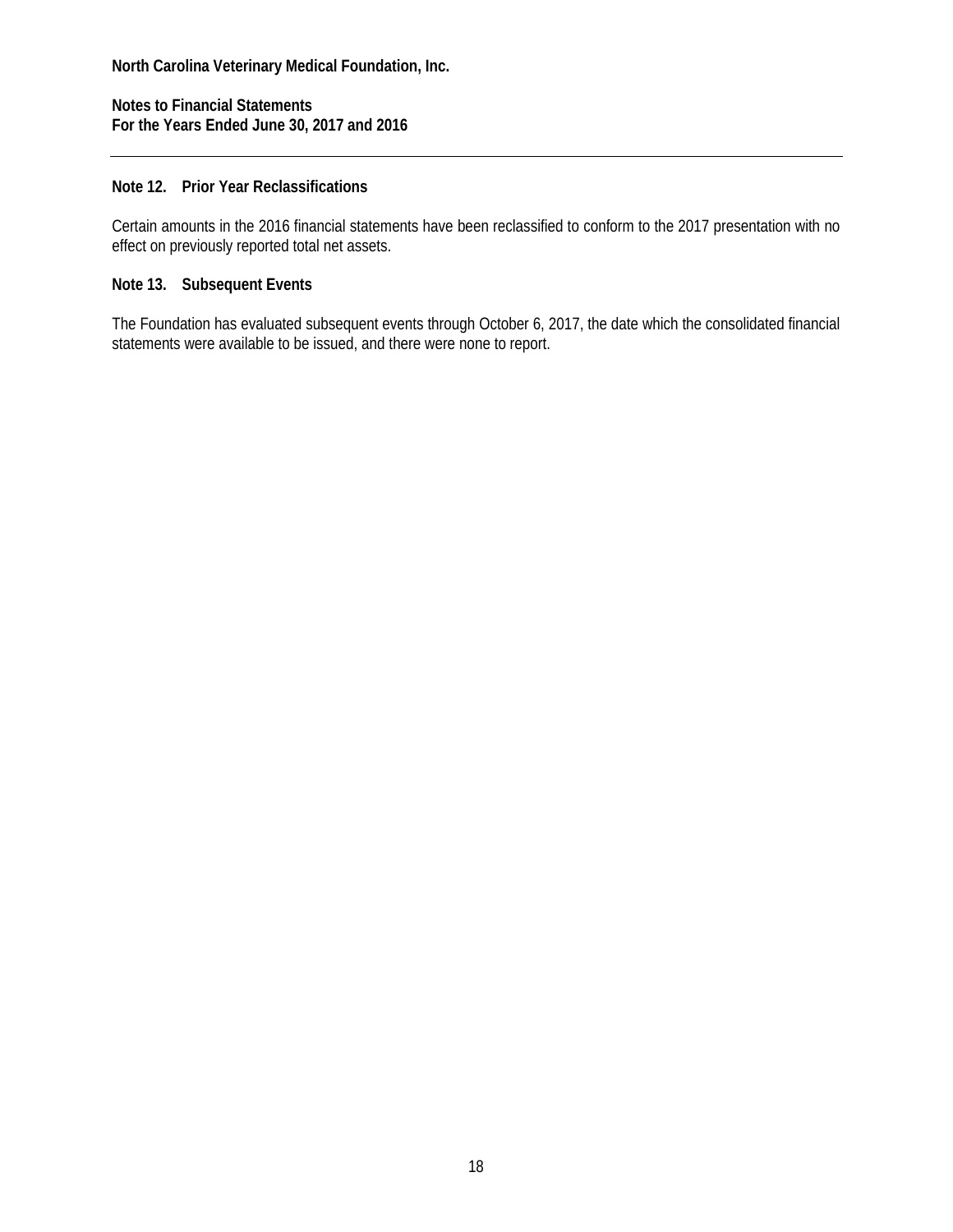**General Fund Budget vs. Actual - Unaudited Year Ended June 30, 2017**

|                             |    |               |    |         |              | Variance  |  |
|-----------------------------|----|---------------|----|---------|--------------|-----------|--|
|                             |    | <b>Budget</b> |    | Actual  | (Under)/Over |           |  |
| Income                      |    |               |    |         |              |           |  |
| Contributions:              |    |               |    |         |              |           |  |
| All Gifts Great and Small   | \$ | 150,000       | \$ | 146,571 | - \$         | (3, 429)  |  |
| Pet in Memoriam             |    | 7,000         |    | 7,393   |              | 393       |  |
| <b>Annual Fund</b>          |    | 30,000        |    | 36,541  |              | 6,541     |  |
| Interest and dividends      |    | 66,000        |    | 69,353  |              | 3,353     |  |
| Endowment assessment        |    | 32,720        |    | 32,720  |              |           |  |
| Gallop of Honor             |    | 9,000         |    | 7,258   |              | (1, 742)  |  |
| Walk of Honor               |    | 45,000        |    | 34,053  |              | (10, 947) |  |
| Endowment spending budget   |    | 15,570        |    | 15,570  |              |           |  |
| <b>Total Income</b>         |    | 355,290       |    | 349,459 |              | (5,831)   |  |
| Support                     |    |               |    |         |              |           |  |
| Foundation administration   |    | 343,620       |    | 343,714 |              | 94        |  |
| Dean's Discretionary        |    | 15,000        |    | 15,000  |              |           |  |
| <b>Total Support</b>        |    | 358,620       |    | 358,714 |              | 94        |  |
| <b>Income Less Support</b>  |    | (3, 330)      |    | (9,255) |              | (5, 925)  |  |
| <b>General Fund Balance</b> |    |               |    |         |              |           |  |
| Beginning of year           |    | 569,274       |    | 569,274 |              |           |  |
| End of year                 | \$ | 565,944       | \$ | 560,019 | \$           | (5, 925)  |  |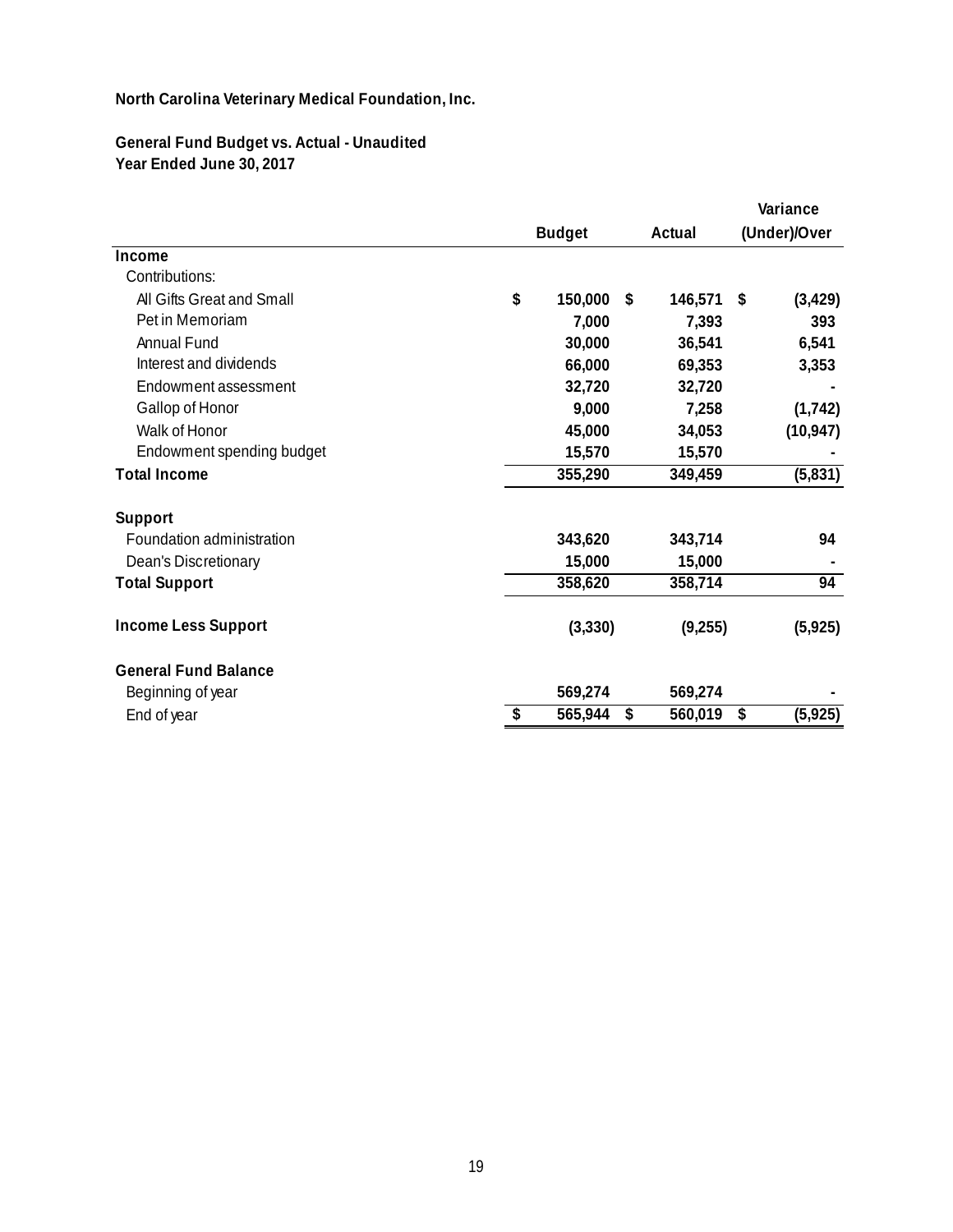**Ten Year Summary of Asset Growth - Unaudited As of June 30**



(Dollars in Millions)



Fiscal years 2011 - 2017 are reported using accrual basis of accounting; preceeding years are reported using modified cash basis.

\*Not reflected above for FY '17 are gifts-in-kind of \$114,694. which benefit the College of Veterinary Medicine. These gifts were received due to the efforts of Foundation members and the College Development Staff.